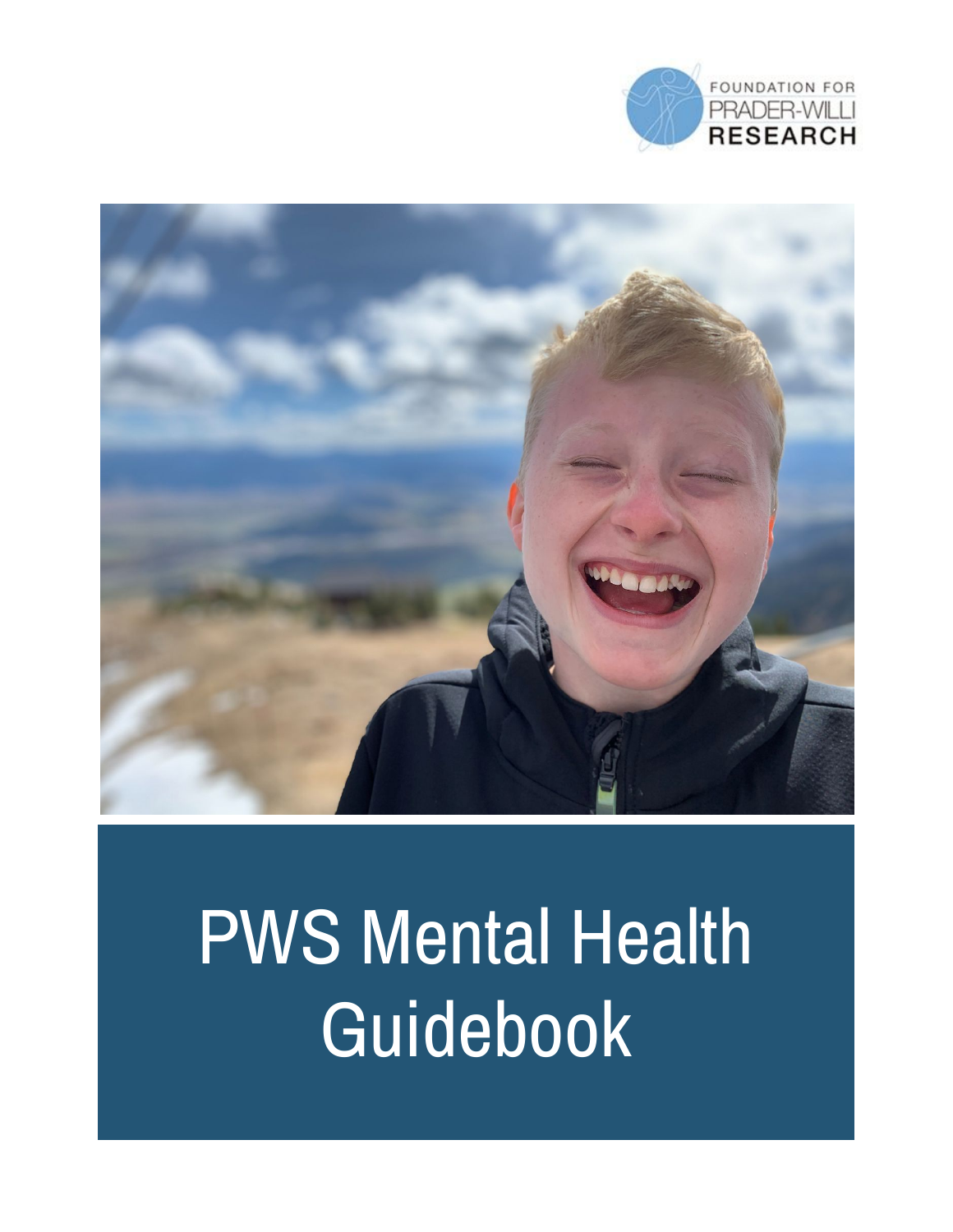

## PWS Mental Health Guidebook:

### *What to Expect and How You Can Help*

**[Background](#page-2-0) | [Challenges](#page-4-0) & early signs | Serious [diagnoses](#page-10-0) | [Treatments](#page-13-0) [Medications](#page-15-0) | [Non-medication](#page-18-0) approaches | Final [thoughts](#page-22-0) | [Glossary](#page-23-0) | [Resources](#page-24-0)**

*Lauren Schwartz Roth, Ph.D. Mental Health & Behavior Research Programs Foundation for Prader-Willi Research*

Prader-Willi syndrome (PWS) is a complex genetic condition involving a range of physical, mental health, and behavioral characteristics. This guidebook has been prepared for families of people with PWS and for others who provide clinical, behavioral, and educational support. Mental health challenges are common in PWS, and for many families, they are a top concern. Research shows that people with PWS are at higher risk for specific mental health challenges, including "affective disorders" (depression, bipolar disorder) and psychotic symptoms (see the [glossary](#page-23-0) for more information on these conditions and symptoms). Because people with PWS may present with symptoms that are unique to the syndrome, this guidebook was created to highlight the various symptoms and ways people with PWS may present with mental health struggles. We also include initial steps toward obtaining effective care because the course and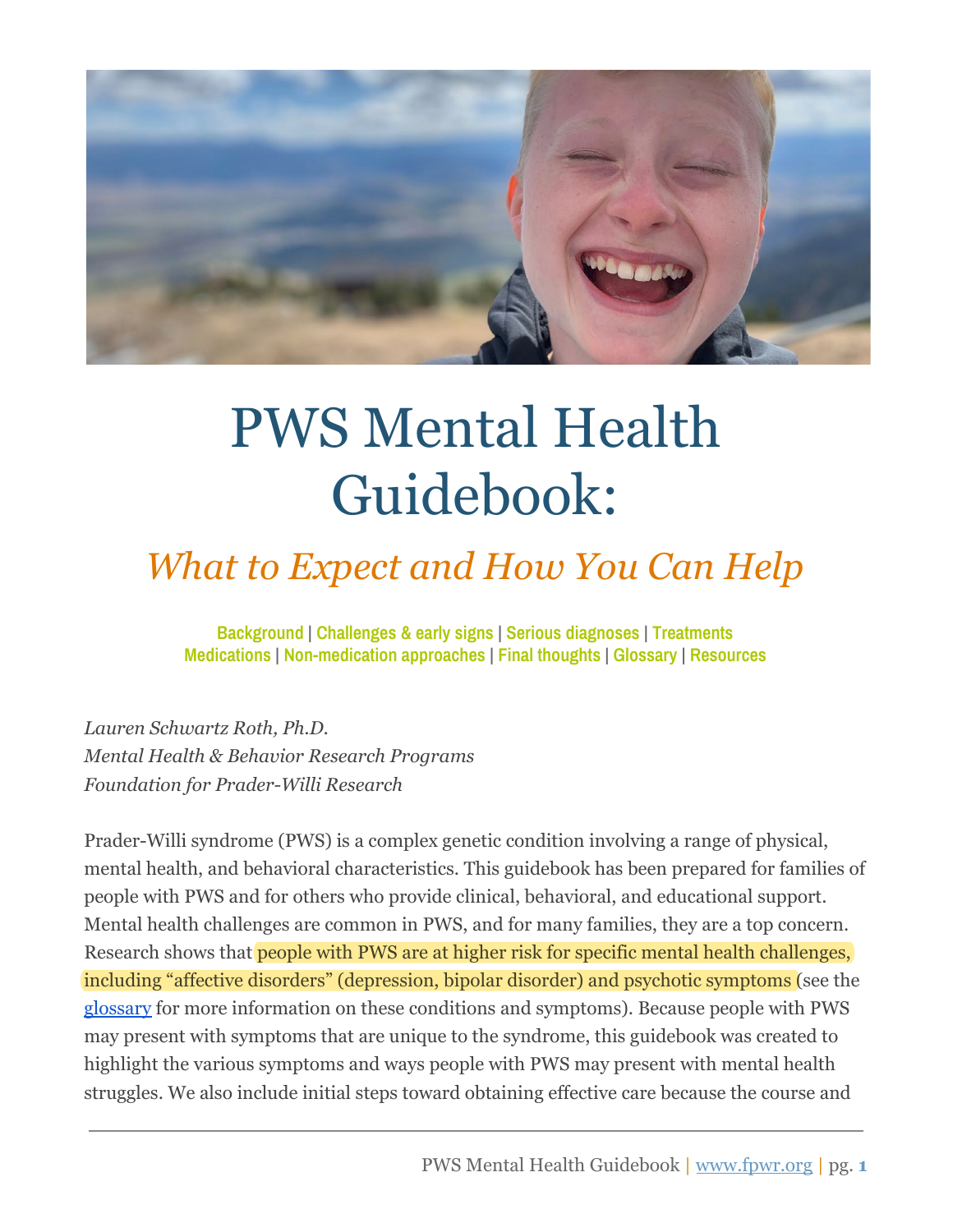treatment of those symptoms often require special consideration. The information presented in the guidebook was gathered from extensive one-on-one interviews with caregivers whose loved one with PWS has experienced mental health and severe behavioral challenges. Additionally, experts in the fields of mental health and PWS were interviewed individually regarding these issues. We gratefully acknowledge their contributions to this summary.

It is important to note that although individuals with PWS have a variety of behavioral challenges, including anxiety and temper outbursts, this guidebook focuses mainly on serious mental illness in PWS because there are few resources for parents in this area.

### <span id="page-2-0"></span>**Study background**

### **Data collection**

Information for this guidebook was obtained from reviews of current research literature on mental health issues in PWS, from one-on-one interviews with parents whose loved one with PWS has experienced serious mental health challenges, and from **interviews with PWS mental** health experts. All interviews occurred in 2019–2020 and were recorded and transcribed. The transcriptions were then analyzed by the study investigator and research project coordinator for themes and consistent patterns noted across interviews. Several areas were highlighted in the interviews and are discussed in the following pages, including early signs of mental health issues and the challenges of identifying, diagnosing, and effectively treating symptoms. Finally, parents and experts shared information about useful strategies for helping to decrease symptoms and ways to best support parents through this process.

### **Information about interview participants**

Parent caregivers whose loved one with PWS has experienced serious mental health challenges were invited to participate in the study. Fifteen parent caregivers volunteered to be interviewed for the project. This project focused on families living in the United States who had a loved one with PWS over the age of 10. See Table 1 for details about PWS family participants.

Health care providers and researchers with established and extensive experience in PWS mental health and behavior were recruited to be part of the study. Eight experts in PWS mental health participated in one-on-one interviews for this project. See Table 2 for details.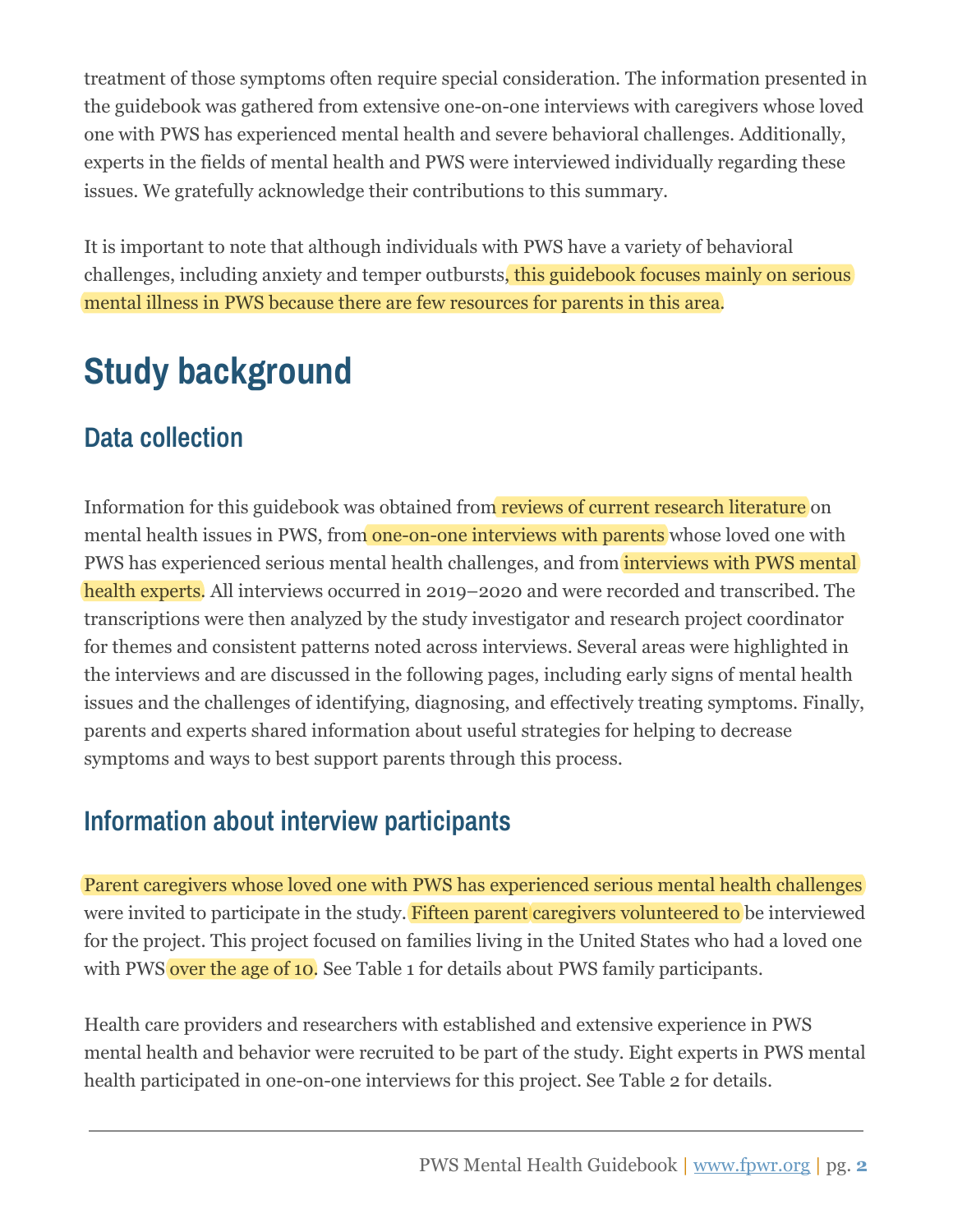#### **Table 1 – Demographic Information about Caregiver Interviewees and Their Loved One with PWS**

| Fifteen (15) PWS caregivers were interviewed            |                  |  |
|---------------------------------------------------------|------------------|--|
| <b>Variable</b>                                         |                  |  |
| Age of person with PWS, mean (SD)                       | $21(5.84)$ years |  |
| Age range                                               | 12-32 years      |  |
| Sex of person with PWS                                  |                  |  |
| Male                                                    | 10/15(66.7%)     |  |
| Female                                                  | 5/15(33.3%)      |  |
| PWS genetic subtype                                     |                  |  |
| <b>UPD</b>                                              | 10/15(66.7%)     |  |
| Deletion                                                | 5/15(33.3%)      |  |
| Living situation for person with PWS                    |                  |  |
| Group home/residential facility                         | 3/15(20%)        |  |
| Living at home with parents                             | 12/15(80%)       |  |
| Interviewee's relationship to person with<br><b>PWS</b> |                  |  |
| Mother                                                  | 13/15(86.7)      |  |
| Father                                                  | 2/15(13.3)       |  |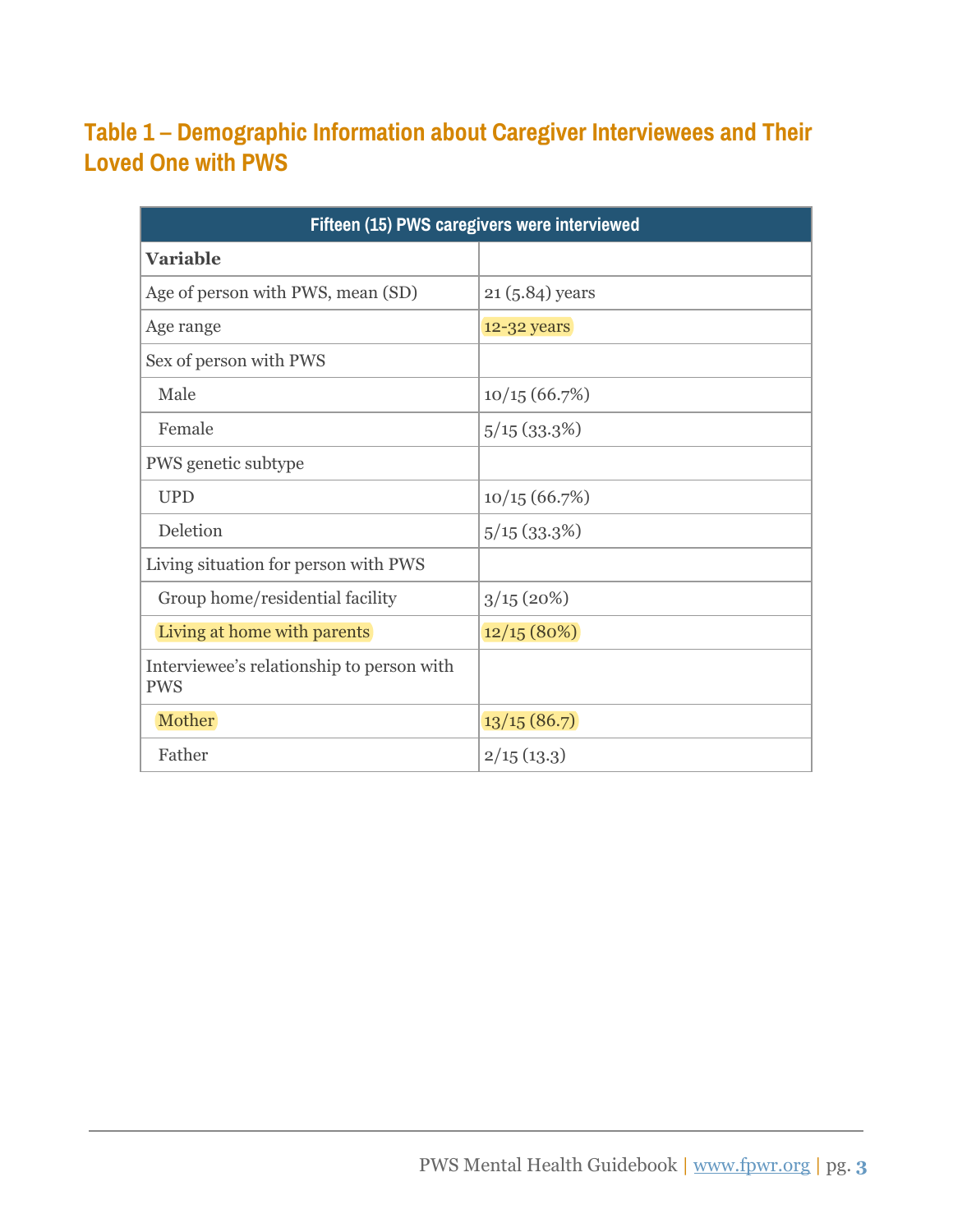#### **Table 2 – Information on PWS Mental Health Experts**

| Eight (8) PWS mental health experts were interviewed |                      |  |
|------------------------------------------------------|----------------------|--|
| Experience working in PWS, mean (SD)                 | $19.25(10.66)$ years |  |
| Years of experience working in PWS, range 5-30 years |                      |  |

#### **Mental Health Experts PWS Work Experience**



### <span id="page-4-0"></span>**General mental health issues in PWS and early signs of challenges**

Both caregivers and mental health experts interviewed highlighted several consistent themes across interviews related to early indications and potential triggers for mental health challenges. These are discussed below.

### **Age of onset**

The most challenging age period in terms of behavior and mental health symptoms was reported generally start in early adolescence, approximately 12 years of age, with 75% of those interviewed reporting significant mental health issues starting after age 12 years. Four  $(\sim 25\%)$ of the caregivers interviewed reported severe mental health issues starting before age 10 years for their loved one with PWS.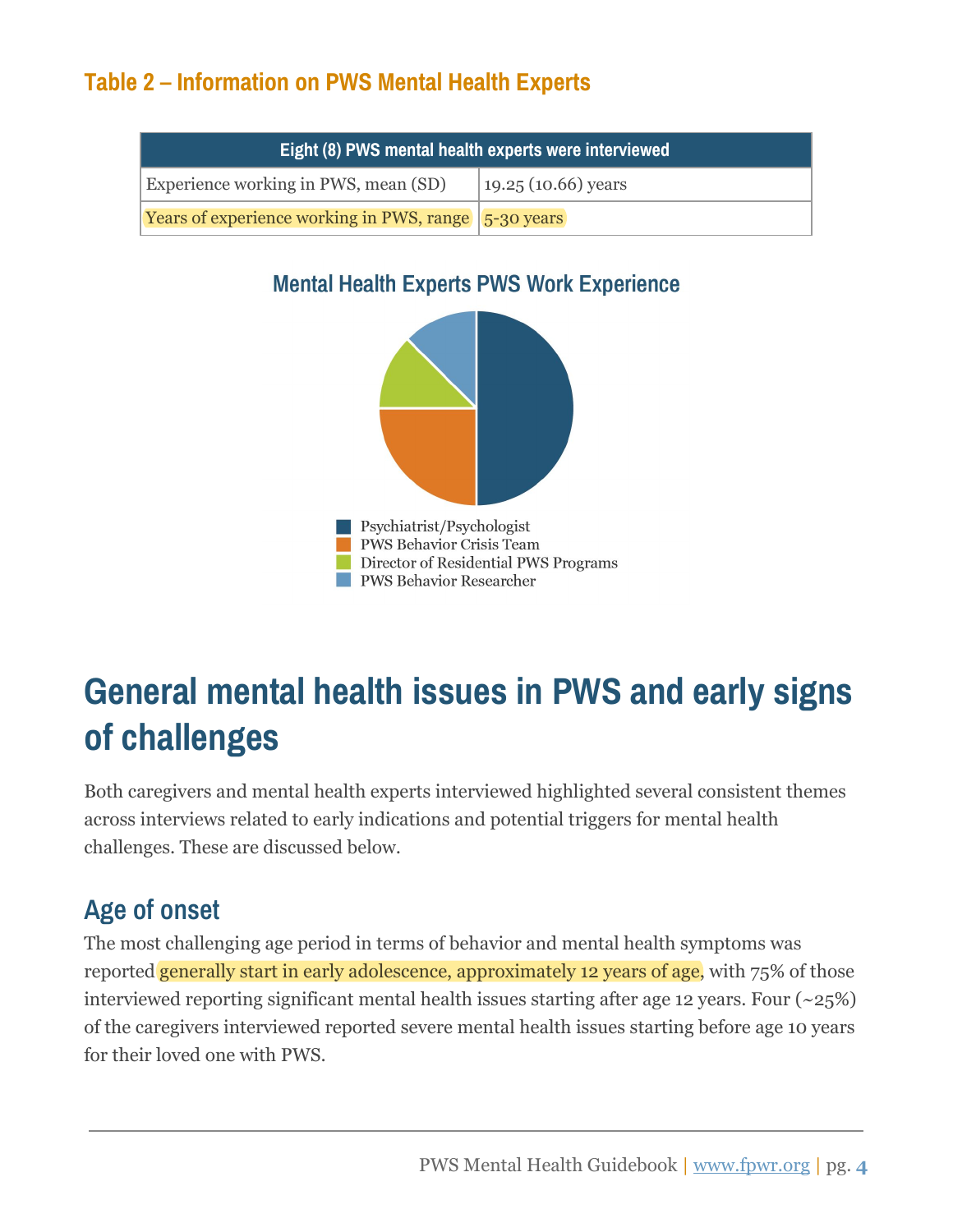### **Possible early symptoms of impending mental health issues**

Most caregivers noted that in looking back a few weeks before the onset of serious mental health issues, they noticed changes in their loved one's sleep pattern, changes in eating (usually) less interest in food), and more behaviors than usual reflecting agitation and/or higher anxiety. Some parents also noted in retrospect that their child was isolating more and was not as interested in engaging in activities or social activities that they previously enjoyed (see Table 3 below).

One expert stated, "people with PWS generally eat and sleep well, so if you see changes here, that is a signal something might be going on."



### **"People with PWS generally eat and sleep well, so if you see changes here, that is a signal something might be going on."**

Examples of specific triggers for significant mental health symptoms listed by the parents included a change in an aide, teacher, or home caregiver; sibling leaving for college; death or serious illness in a loved one; or moving homes/changing schools or programs. It's important to note here that while some of these triggers might be expected to cause a mental health crisis (e.g., death of a loved one), others represent situations that would not normally be associated with a significant mental health crisis (e.g., being assigned a new aide at school). This underscores the mental health sensitivity of some individuals with PWS to seemingly small changes in their lives.

Some parents reported that during times of change or heightened distress, their child started to hear voices or, for those who had imaginary friends before, these "friends" started saying mean or scary things to them. Many parents and professionals we interviewed suggested asking specific (but not leading) questions of your loved one if you suspect they are struggling more and might be having some symptoms of mental illness. Most people, including those with PWS, are not likely to volunteer this information. Parents may want to be ready with a "casual" response if their loved one with PWS reports hearing voices or if they answer yes to the questions below. The following are some suggestions for ways you can ask your loved one about serious mental health symptoms: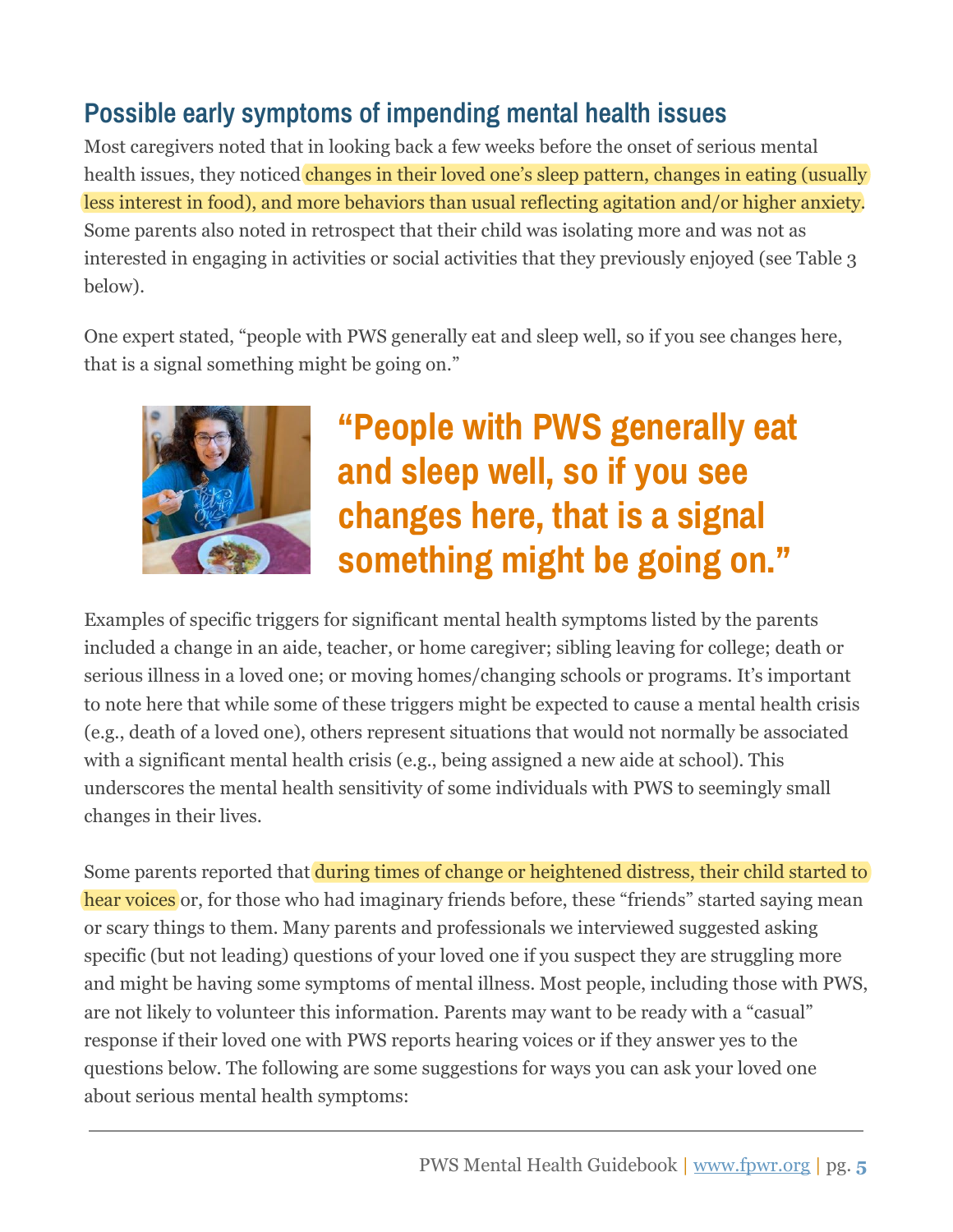Questions to ask if you suspect they may be experiencing hallucinations (hearing and seeing things that others do not):

- "I notice you have been talking to yourself. Do you ever hear someone answering back?"
- "Do you ever think you hear people talking to you? Not us (family) but people you don't know who might say things to you or about you? Does it ever make you feel scared or angry?"
- "Have you been seeing things that other people do not see? Do the things you see scare or bother you?"

Questions to ask if you suspect they are having delusions (ideas or thoughts that do not seem to be part of reality/realistic):

- "Do you ever think people are watching you or talking about you?" (Check to see if this is something new or different; you are looking for a change from their typical behavior).
- "Do you feel like you have special powers that other people don't have?"

It is helpful to come up with a common language to describe symptoms and to use terms that people with PWS will understand and find accurate. The experts interviewed also mentioned that because people with PWS tend to want to please their parents, especially their moms, they may be less likely to admit to having psychiatric symptoms (e.g., hearing voices) if their parents are in the room during that part of a medical or psychiatric assessment. Thus, some PWS mental health professionals prefer to conduct part of the assessment without parents present. However, this needs to be navigated carefully since persons with PWS are prone to confabulation (when a person makes up a story to fill a gap in memory or for other reasons) and may not provide an accurate representation of their symptoms without input from their parents. If the mental health professional is not familiar with PWS, this may be problematic. It is important that the person doing the assessment of your loved one confirms the information gathered with the parent and/or caregiver most familiar with the person with PWS.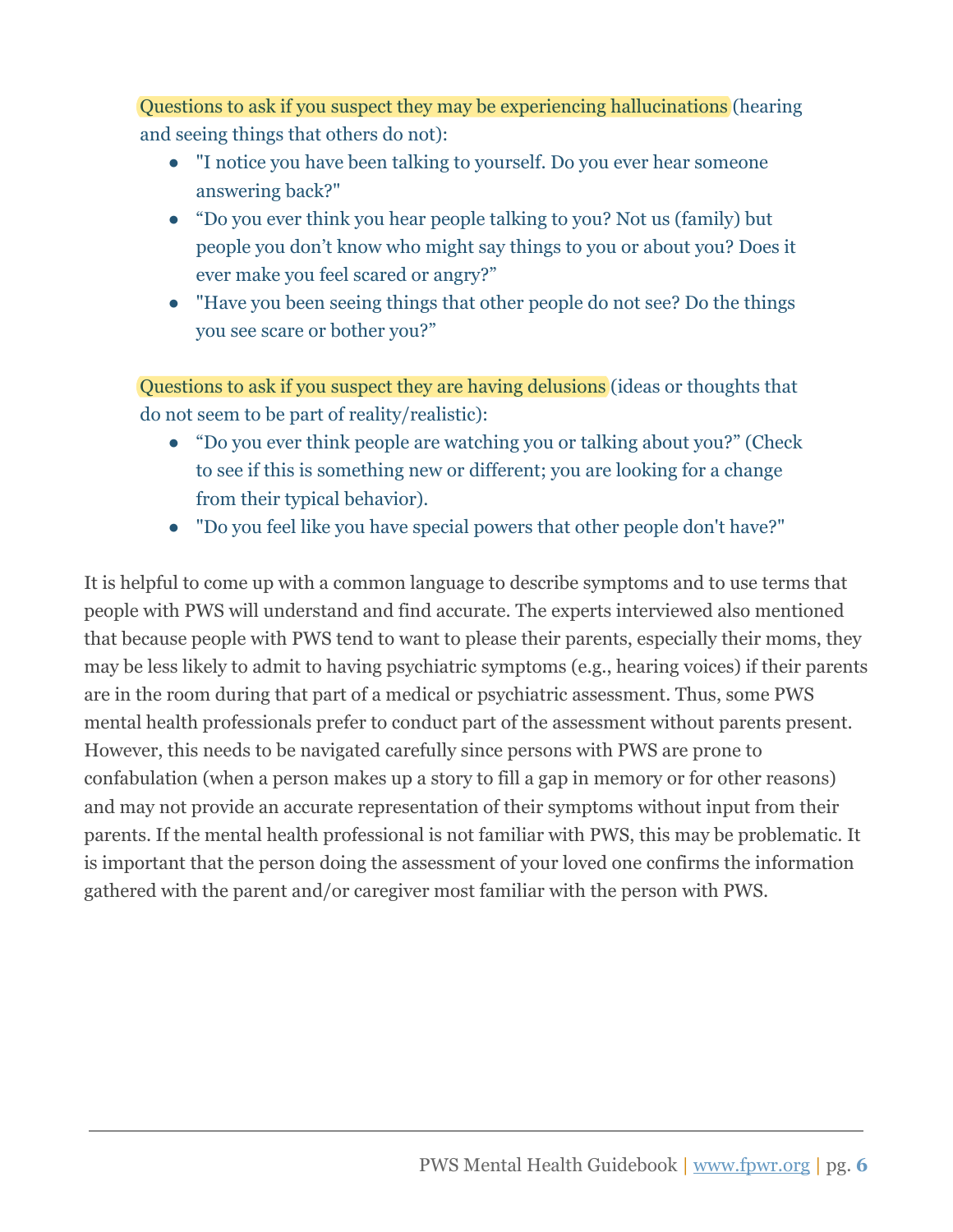#### **Table 3 – Signs of an Impending Mental Health Crisis Requiring Assessment**



#### *Sleep and mental health in PWS*

Many of the families and experts interviewed noted that sleep was particularly important in PWS in terms of mental health and wellness. Almost all caregivers noted that their loved one slept "a lot," and 73% of caregivers reported that their loved one still required at least a 1-hour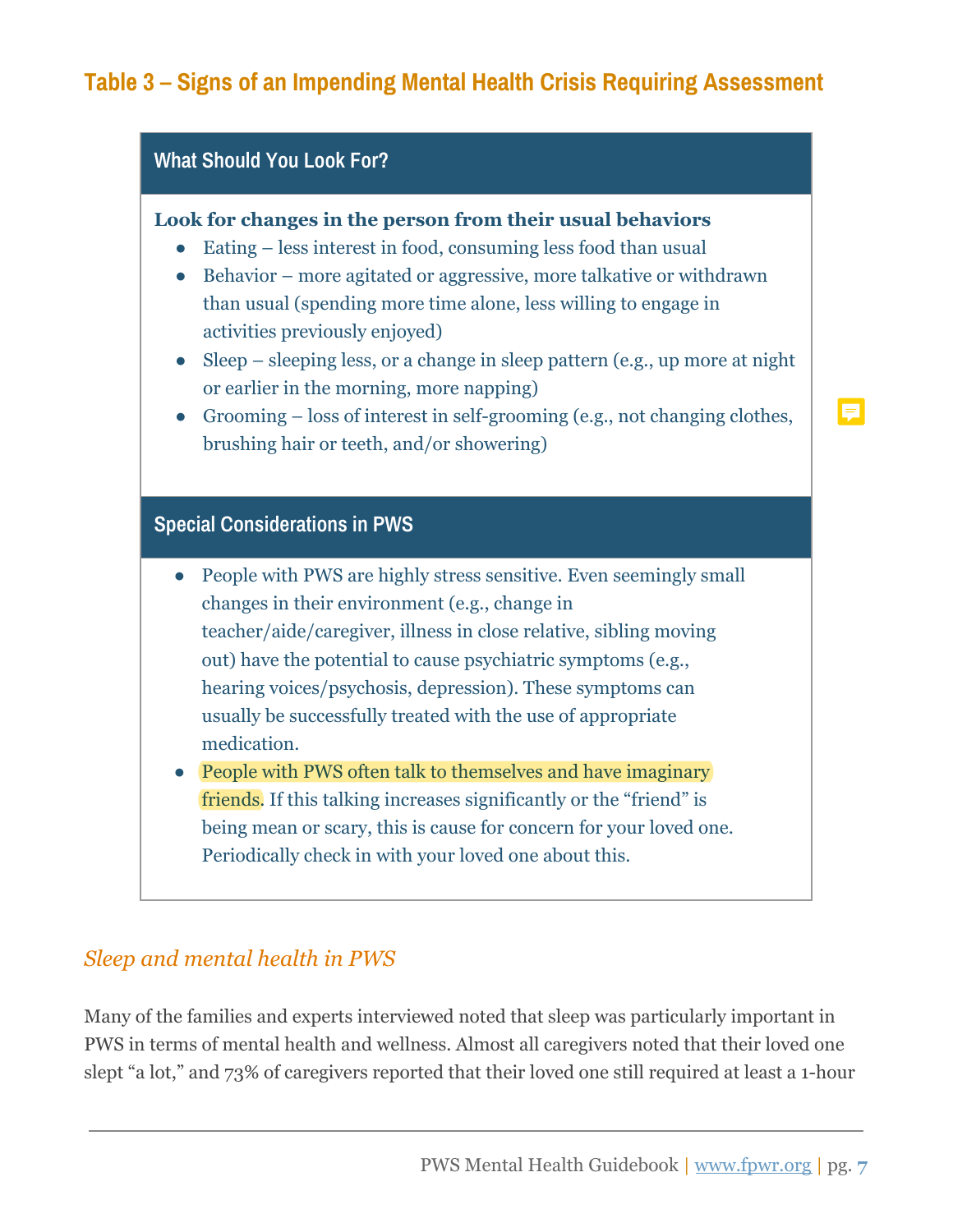nap during the day to function optimally, even as adults (see Table 4). Additionally, the majority of caregivers and experts noted that sleep patterns usually had changed notably in the days and weeks before any significant new mental health event. For example, caregivers stated that before their loved one developed serious mental illness symptoms, "naps just stopped." Several caregivers shared that their loved one with PWS "started staying up later and later at night" or "they were just up and down all night long."

Not getting enough sleep for a period of time, especially in combination with a stressful situation, was also identified as a trigger for greater behavioral challenges and possibly for more serious symptoms in someone vulnerable to a psychiatric condition. Many parents and experts emphasized the importance of people with PWS having a regular and consistent sleep schedule to help to maintain their mental wellness, encouraging at least 8 to 9 hours of sleep per night, or more if that is their baseline.



**Many parents and experts emphasized the importance of people with PWS having a regular and consistent sleep schedule to help to maintain their mental wellness.**

One caregiver presented a case in which their loved one with PWS appeared to be having auditory hallucinations (hearing voices) which turned out to be related, in part, to an undiagnosed sleep disorder (narcolepsy). The experts noted that although this was not typical, it gave strong support to the recommendation that individuals with PWS presenting with a change in mental health status also be assessed for undiagnosed sleep disorders as part of a full mental health evaluation.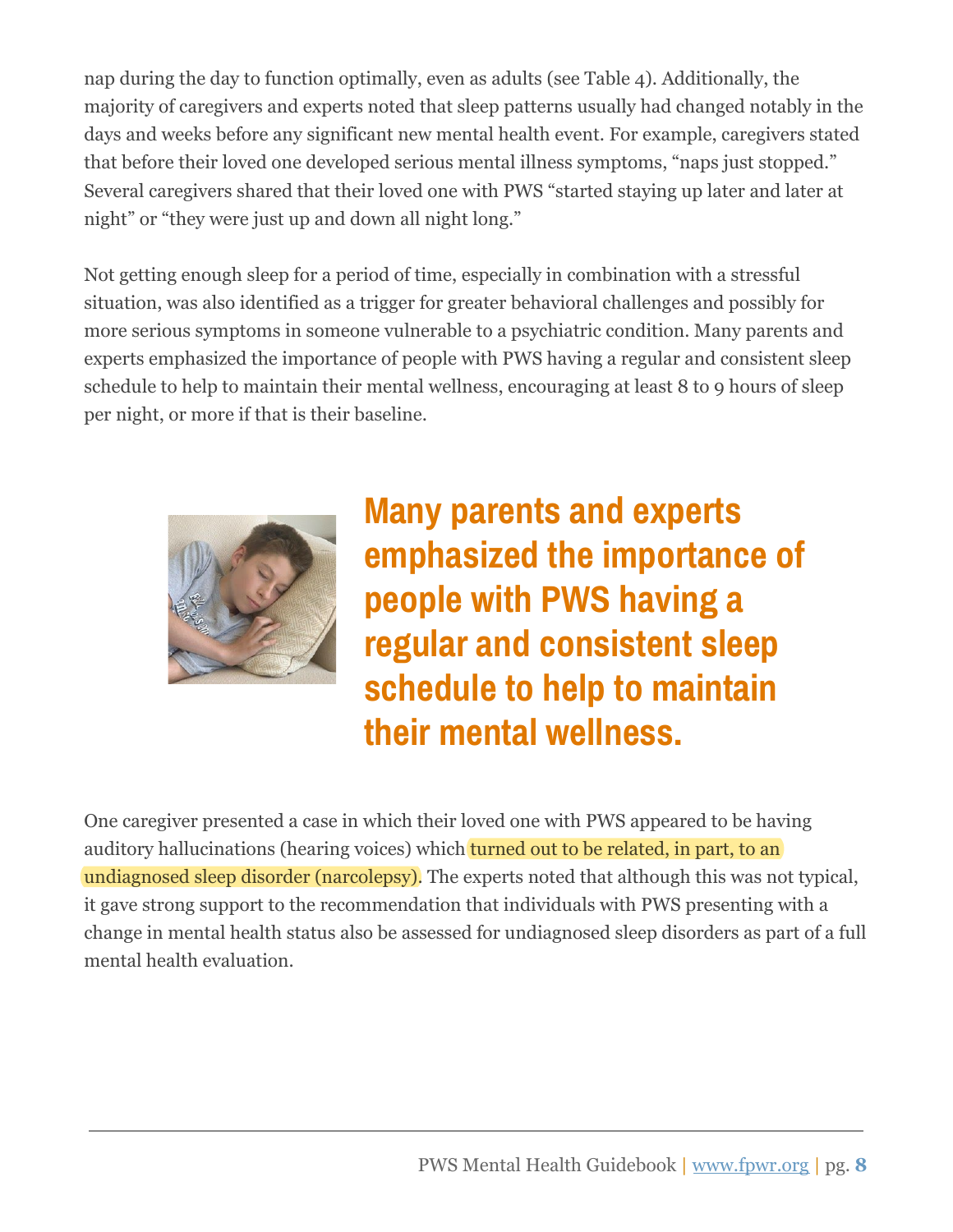### **Table 4 – Summary of Sleep Patterns in 15 Individuals with PWS**

| <b>Summary of Sleep Patterns in 15 Individuals with PWS</b> |            |  |
|-------------------------------------------------------------|------------|--|
| Hours of sleep per night, mean                              | 9.36 hours |  |
| Hours of sleep per night, range                             | 8-12 hours |  |
| Napping regularly (of at least 1 hour)                      | 11/15(73%) |  |

### **The challenge of identifying mental illness symptoms in PWS**

Distinguishing between typical "PWS behaviors" and serious mental illness (which requires intervention) was considered a significant challenge for caregivers and mental health professionals. Many stated that at the time of the mental health crisis, the behaviors and symptoms often "just look like PWS but worse." One caregiver reported, *"It took us a surprisingly long time to say, gosh, this is mental illness, and we're not uneducated about these things, but we just didn't quite see it."* Many other caregivers echoed this statement.

It can be helpful to start to track behaviors in your loved one with PWS if you suspect there might be some changes in their mental health. Some parents simply put check marks on a calendar or notepad indicating the frequency and/or intensity of symptoms they wanted to track, such as anxiety, anger outbursts, or sleep patterns. This could be especially useful information to bring as part of an assessment. Additionally, there are a number of behavior trackers and apps that can be used to gather information on behaviors and symptoms directly on your smartphone or tablet.

The PWS mental health experts who were interviewed underscored that if a person appears to be experiencing symptoms of mental illness, a thorough medical and psychiatric assessment is key. Treatment of a mental health issue in someone with PWS should start with a detailed history and examination to determine possible diagnoses as well as to eliminate other possible causes, including medical causes such as infection, seizures, or a medication reaction. Ideally, it is best to try to find a provider who has some experience working in intellectual/developmental disability and mental illness.

Both parents and experts talked about the benefits of early identification of mental illness symptoms in PWS. As with other mental illness conditions, the longer a person has undiagnosed and untreated symptoms, the longer it can take to reduce and resolve the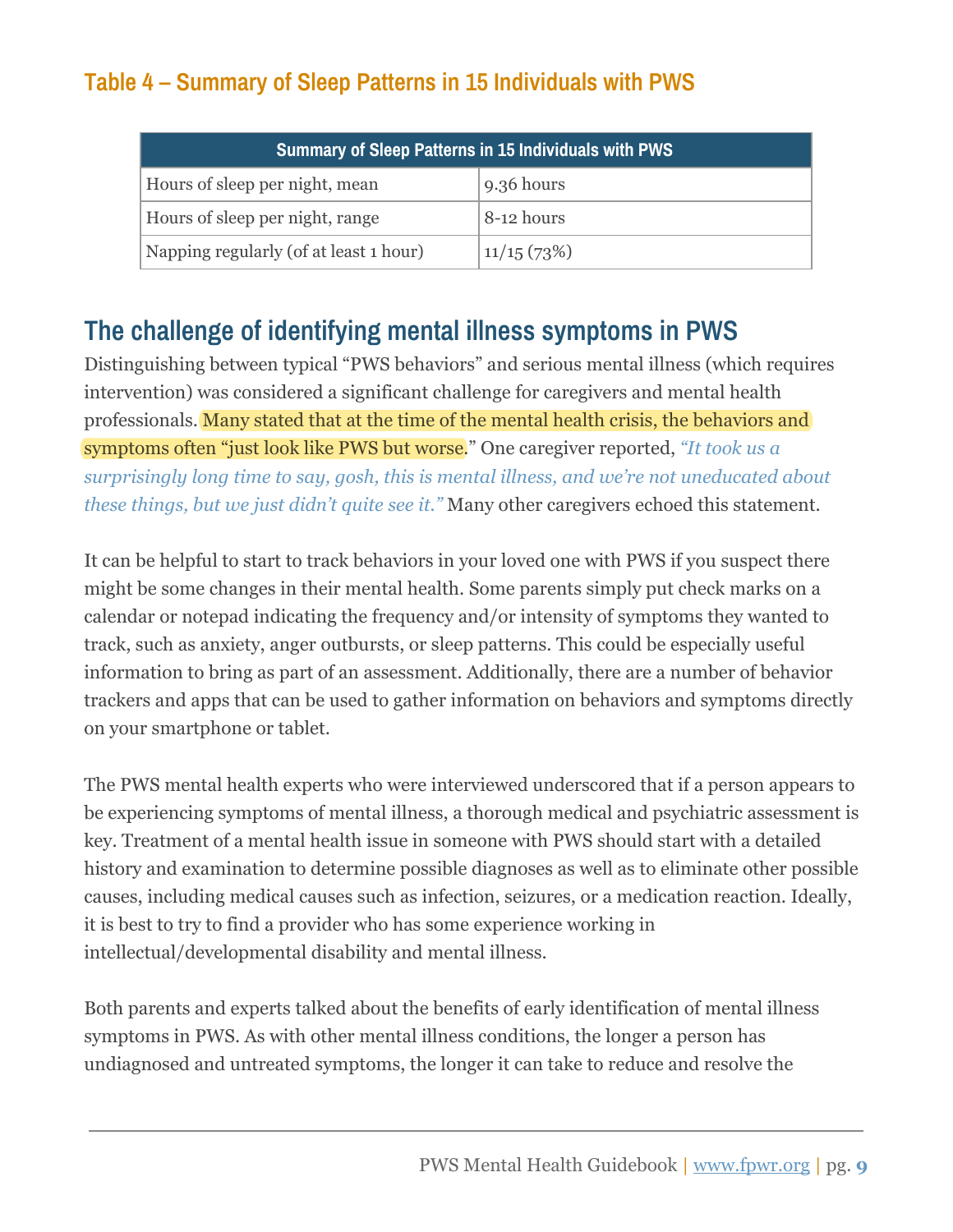#### symptoms. One caregiver shared, *"If we had caught it right away, they could have pulled her out of it a lot sooner."*

Parents reported that when they became concerned that their loved one needed assessment for a potential mental health issue, consulting with their loved one's primary care provider was often the first step in this process. However, what was really needed was a PWS specialist. This was a big challenge given limited resources as well as the limited number of health care professionals who are familiar with PWS. Overall, this is one of the greatest challenges to caring for people with PWS and mental health symptoms. Many parents recommended, especially for high-risk individuals, getting a local mental health provider involved with the person with PWS early on (consider early adolescence) in anticipation of potential mental health symptoms later because there are long waiting lists. This way, they can get a baseline and an opportunity to learn about PWS if/before there is a crisis.



**Early in adolescence, identify a local mental health professional to work with your loved one — one who is willing to learn about PWS.**

➜ *Early in adolescence, parents may want to enlist the child's primary care physician in helping them identify a local mental health professional who can work with their loved one* with PWS. Find a mental health provider who is willing to learn about PWS, since many will *not be familiar with this rare syndrome.*

### <span id="page-10-0"></span>**Serious mental health diagnoses**

*At this point, it is a good reminder that all of the caregivers interviewed for the guidebook volunteered to participate in the project because their loved one with PWS had had serious mental health challenges. This is a subset of the population, and not all people with PWS will have these difficulties!*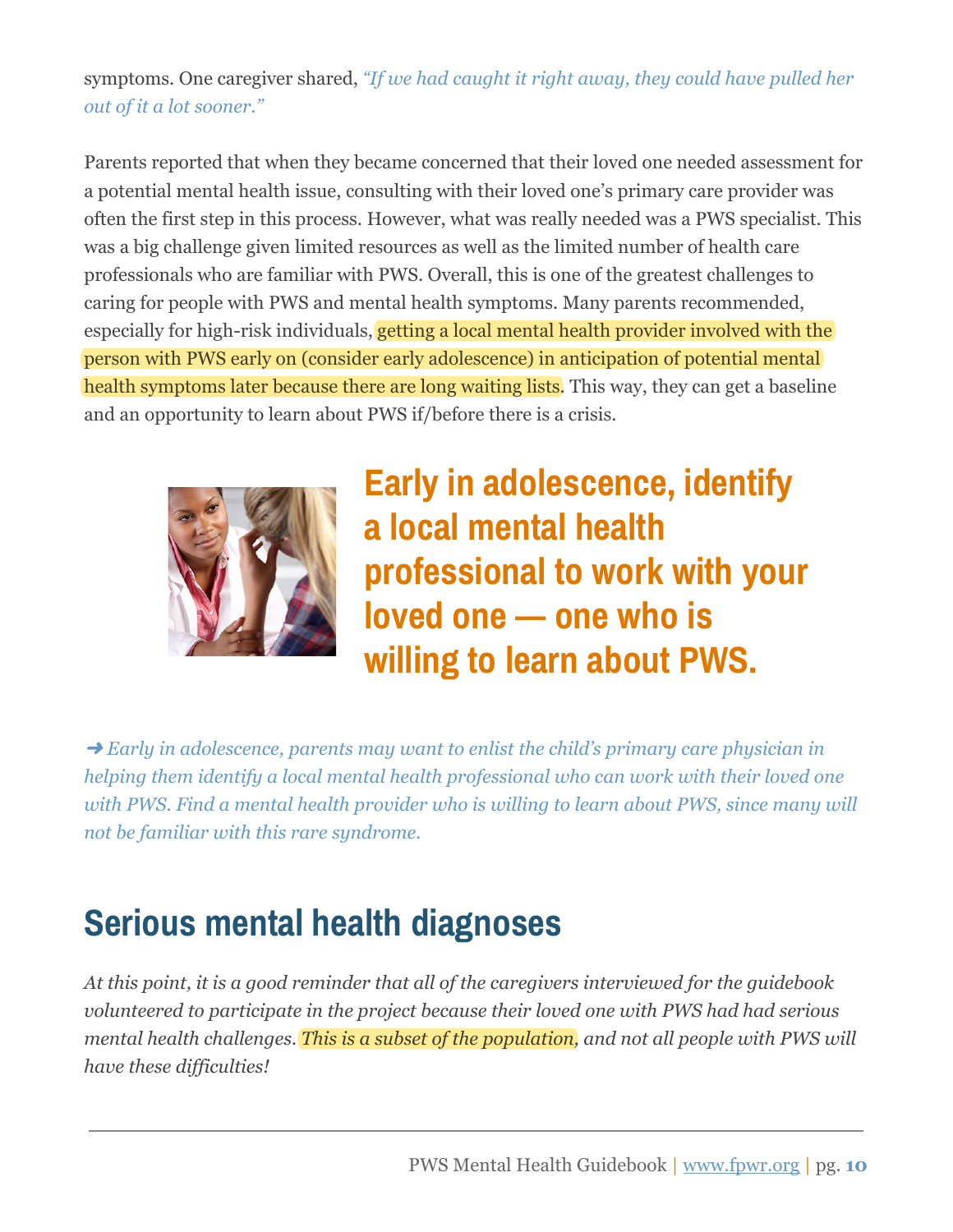*For more information on some of the conditions and symptoms mentioned below, please see the [glossary](#page-23-0) at the end of this document.*

The mental health and behavior difficulties parents discussed ranged from behavior challenges with high levels of anxiety and anger or aggressive outbursts to serious psychiatric issues such as psychosis and mania symptoms. The most common mental health diagnoses for people with PWS that parents and experts discussed during the interviews were bipolar disorder, psychosis, anxiety, and obsessive-compulsive disorder (see Table 5).

Focusing on some of the most serious psychiatric issues, caregivers and experts reported psychotic symptoms in people with PWS reflective of auditory hallucinations (e.g., "hearing voices, or someone talking to me") and/or delusions (e.g., a fixed false belief, such as "there is an animal that lives in my room"). People with PWS who experienced hearing voices reported that the voices were sometimes neutral or friendly in tone, but other times, they were unfriendly or scary. The onset of the voices for many with PWS was often related to a stressor or change in their environment, as mentioned in previous sections. Usually, the neutral/friendly voices did not warrant treatment but rather assessment and monitoring. For those with PWS who experienced "scary" or negative voices, assessment and treatment with appropriate medication were usually required to prevent further escalation and deterioration. It is important to point out that individuals with PWS who are experiencing psychotic symptoms do not have a chronic decline in function as is typically seen in schizophrenia. The auditory symptoms ("voices") seen in PWS can also fluctuate with stress and other life transitions, but experts and families reported that they tend to be well treated with medication. It was emphasized by the mental health experts and caregivers that once the correct diagnosis and a period of appropriate treatment are obtained, there is typically a return to baseline function for the person with PWS. One parent stated, "they come back to you, they really do." This sentiment was echoed by many other parents in the study.

### **Once the correct diagnosis and a period of appropriate treatment are obtained, there is a return to baseline function for the person with PWS. "They come back to you, they really do."**

Dr. Anthony Holland, a renowned PWS psychiatrist, noted in his [paper on the mental health of](https://www.ipwso.org/mental-health-in-pws) [people with PWS](https://www.ipwso.org/mental-health-in-pws) that individuals with PWS can struggle with [depression](#page-24-1) and/or [mania](#page-24-2)

F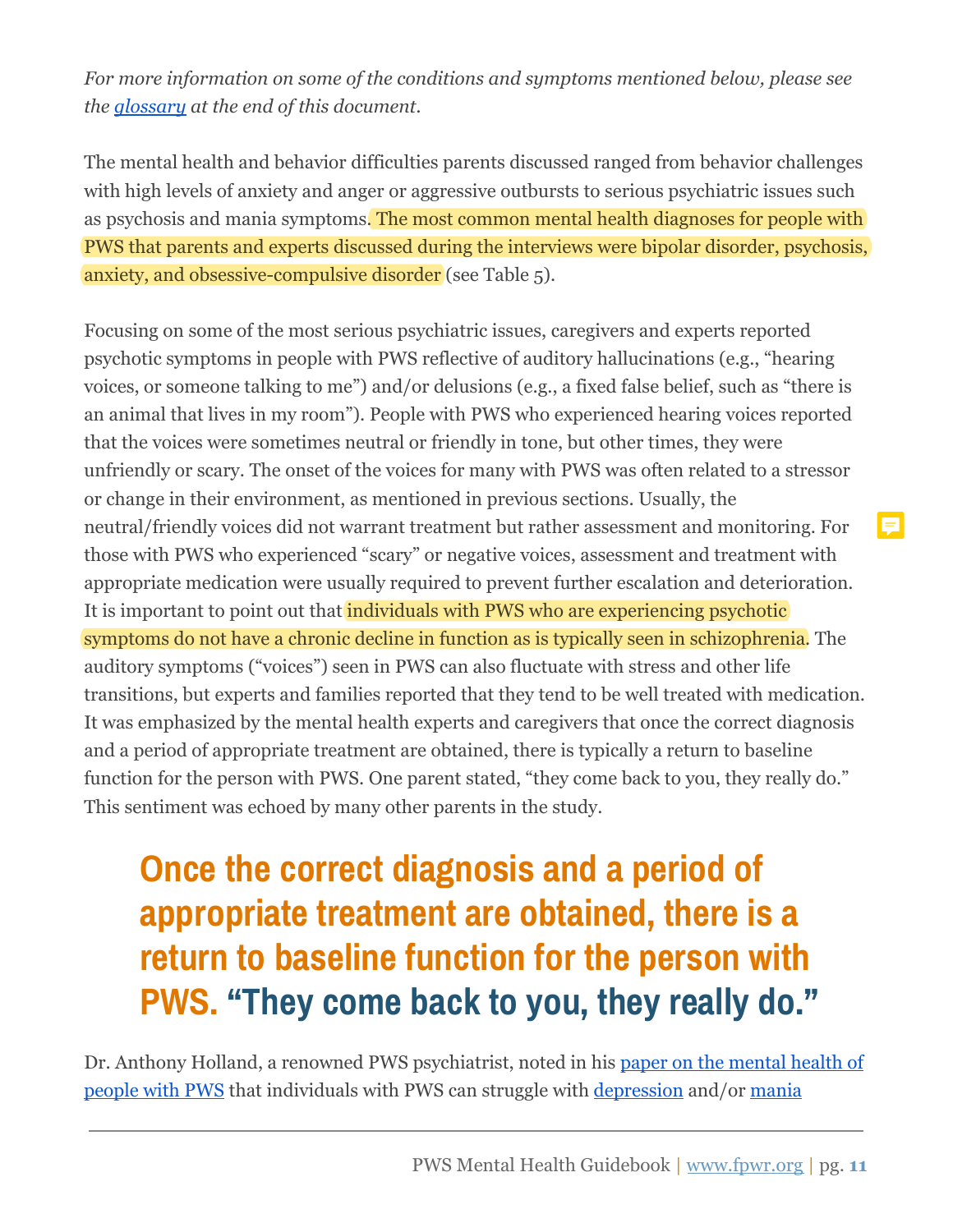symptoms. Dr. Holland noted that some individuals with PWS will have fluctuations of mood from high (manic-like symptoms) to low (depressive symptoms), similar to what is seen in bipolar disorder, but what is unique to PWS is that there is also likely a significant increase in some of the core PWS behaviors, such as food seeking, repetitive behaviors, skin picking, oppositional behavior, or tantrums either preceding or co-occurring with psychiatric symptoms. Individuals with the uniparental disomy (mUPD) [genetic subtype of PWS](#page-23-1) are more likely to develop bipolar disorder–type symptoms, and this may co-occur with [psychosis.](#page-23-2)

Last, it is important to note that not all mental health crises were accompanied by hallucinations or delusions. In some cases, typical PWS behaviors (temper outbursts, rigidity, aggression, depression) escalated to a point of crisis, and intervention to address these symptoms was usually required.

### **Table 5 – Summary of Psychiatric Diagnoses reported in PWS Study Participants (N=15)**

| Reported PWS psychiatric diagnoses and extreme<br>behaviors (N=15 participants)<br>(Note: Most individuals had more than 1 diagnosis) |                |  |
|---------------------------------------------------------------------------------------------------------------------------------------|----------------|--|
| Anxiety                                                                                                                               | 5              |  |
| Obsessive-compulsive disorder<br>(OCD)                                                                                                | 5              |  |
| <b>Bipolar</b>                                                                                                                        | 6              |  |
| Psychosis/Delusions                                                                                                                   | 8              |  |
| Autism spectrum disorder                                                                                                              | 1              |  |
| Talk about suicide                                                                                                                    | 5              |  |
| Suicide attempts                                                                                                                      | $\overline{2}$ |  |
| Aggressive/Violent behavior                                                                                                           | 6              |  |
| Running away/"Eloping"                                                                                                                |                |  |

To date, there has not been a lot of information about suicidal ideation (talking about suicide) or suicide attempts in PWS. We also looked at data from the [Global PWS Registry](https://www.fpwr.org/the-global-pws-registry-empowering-families-advancing-research) to shed further light on this topic as it relates to serious mental health issues in PWS. A review of the data from the Registry indicates that 15% of caregivers (note a total of 618 caregivers participated in this Registry survey) reported that their loved one with PWS had talked about

E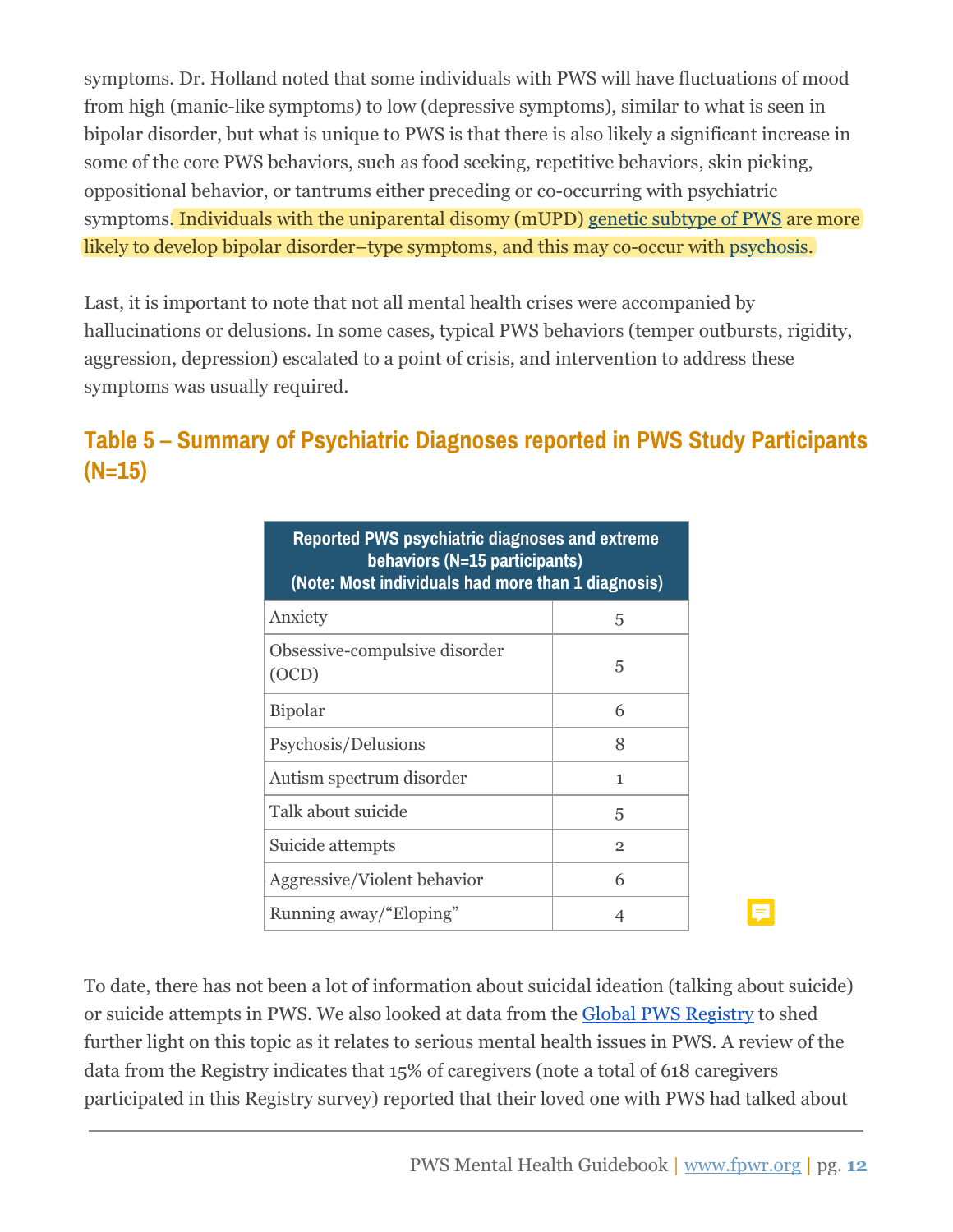suicide when they were upset or distressed, with the average age of the person with PWS being 16 years. In addition, 4% (24/646) of caregivers who completed the survey in the PWS Global Registry reported that their loved one had made a suicide attempt. Two out of the 15 caregivers who participated in the current interview study reported that their loved one had made a suicide attempt. Actual suicide attempts by a person with PWS seem to be a rare occurrence, and while talking about suicide is not common, it does occur in PWS. If persons with PWS talk about suicide and have a specific plan to harm themselves, this should always be taken seriously, and caregivers should contact a health care professional or specify where to be assessed right away.

### **Genetic subtype and mental health issues**

Serious mental health conditions, including depression and bipolar disorder with psychotic illness, can affect people of all PWS genetic subtypes (deletion, mUPD, and imprinting defect) at higher rates than the general population. However, research and clinical studies show that serious psychiatric difficulties most commonly affect people with PWS due to the mUPD or ID forms of PWS. Estimates vary, but recent studies suggest that approximately 60% of people with PWS due to mUPD may develop psychotic symptoms during their lifetime. This typically occurs in early adulthood but can start as early as the teenage years. Individuals with the deletion subtype of PWS are also at elevated risk of serious psychiatric issues compared to the general population, but their risk is much lower than for those with mUPD. For individuals with deletion subtype, if psychosis symptoms are seen, it is often, but not always, in the context of a clinical depression.

➜ *People with PWS by mUPD have a very high risk for developing psychiatric symptoms, BUT, people with the deletion subtype also have an elevated risk compared to the general population.*

### <span id="page-13-0"></span>**Treatment for serious mental health symptoms in PWS**

Several of the families interviewed reported that their loved one with PWS was hospitalized for mental health difficulties. About half of the individuals with PWS had had inpatient treatment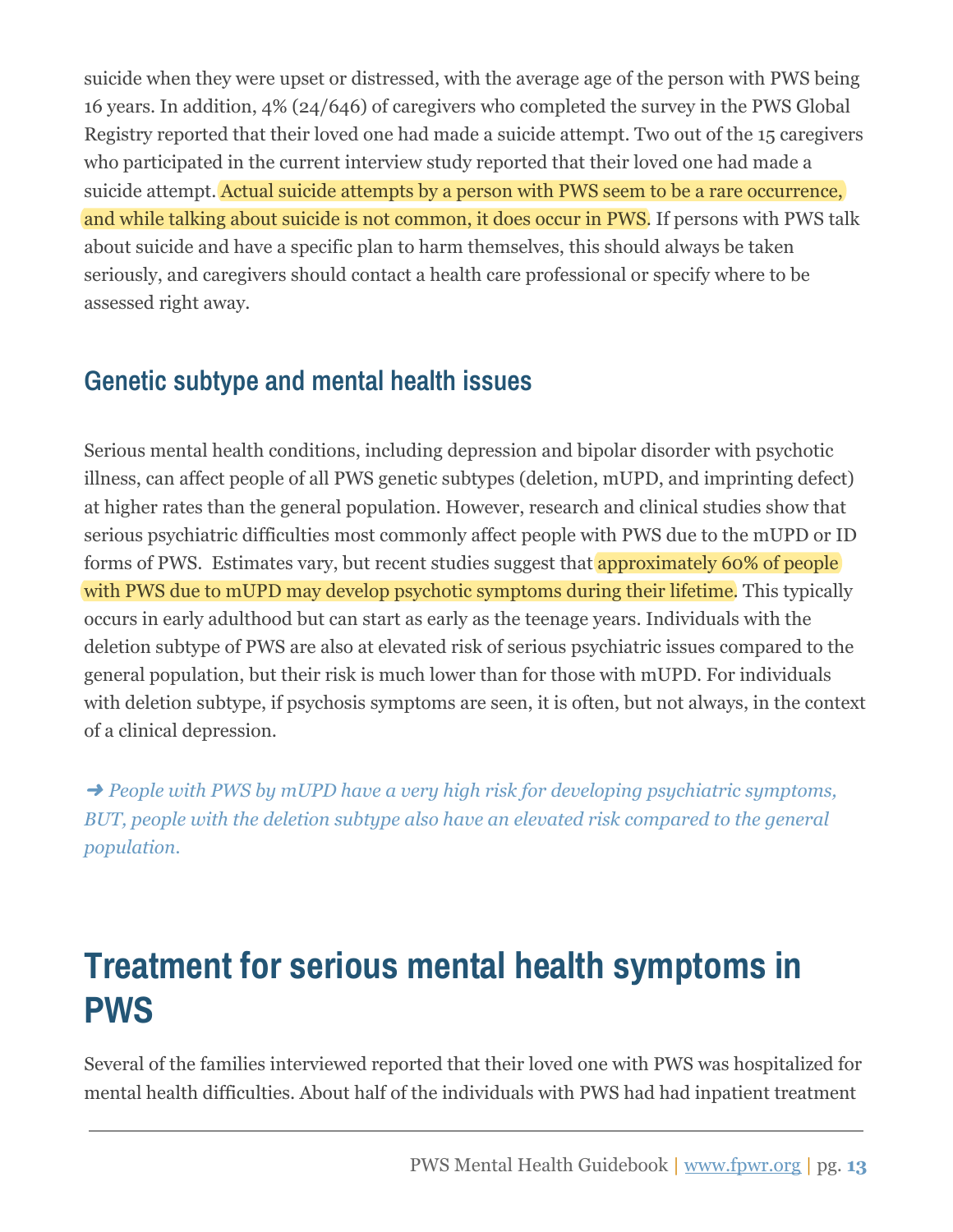for their psychiatric symptoms. Many of the families and experts shared their concerns about people with PWS being treated and hospitalized by psychiatrists who may not understand the unique aspects of a person with PWS. Families discussed the importance of providers and staff on inpatient units being willing to be educated about PWS, especially in regard to hyperphagia and the need for food security and boundaries, and how this might show up on an inpatient unit.



**Families discussed the importance of providers and staff on inpatient units being willing to be educated about PWS.**

Here are a few specific recommendations from the expert and family interviews:

- Have inpatient staff consult with PWS professional and advocacy organizations to gain information about addressing medical and psychiatric issues in PWS. Parents can also print out information on PWS and mental health to bring to the provider(s), such as FPWR's [PWS mental health one-pager](https://www.fpwr.org/pws-mental-health-guidebook) and a [PWS mental health fact sheet by Dr. Tony](https://www.ipwso.org/mental-health-in-pws) [Holland.](https://www.ipwso.org/mental-health-in-pws)
- Encourage psychiatrists and attending physicians to obtain consultation with an expert PWS medical provider. One avenue for this is through PWSA | USA (800-926-4797) to request a peer-to-peer consultation for PWS mental health concerns.
- Several families shared that if the doctor treating their loved one was not open to being educated about PWS, they would recommend finding another health care provider who was.
- There is a shortage of inpatient care for psychiatric issues across the United States. Thus, it may be challenging to obtain inpatient care for your loved one. Many caregivers talked about working with several different systems to try to obtain care for their loved one. Finding a creative social worker, working with PWSA | USA, or connecting with a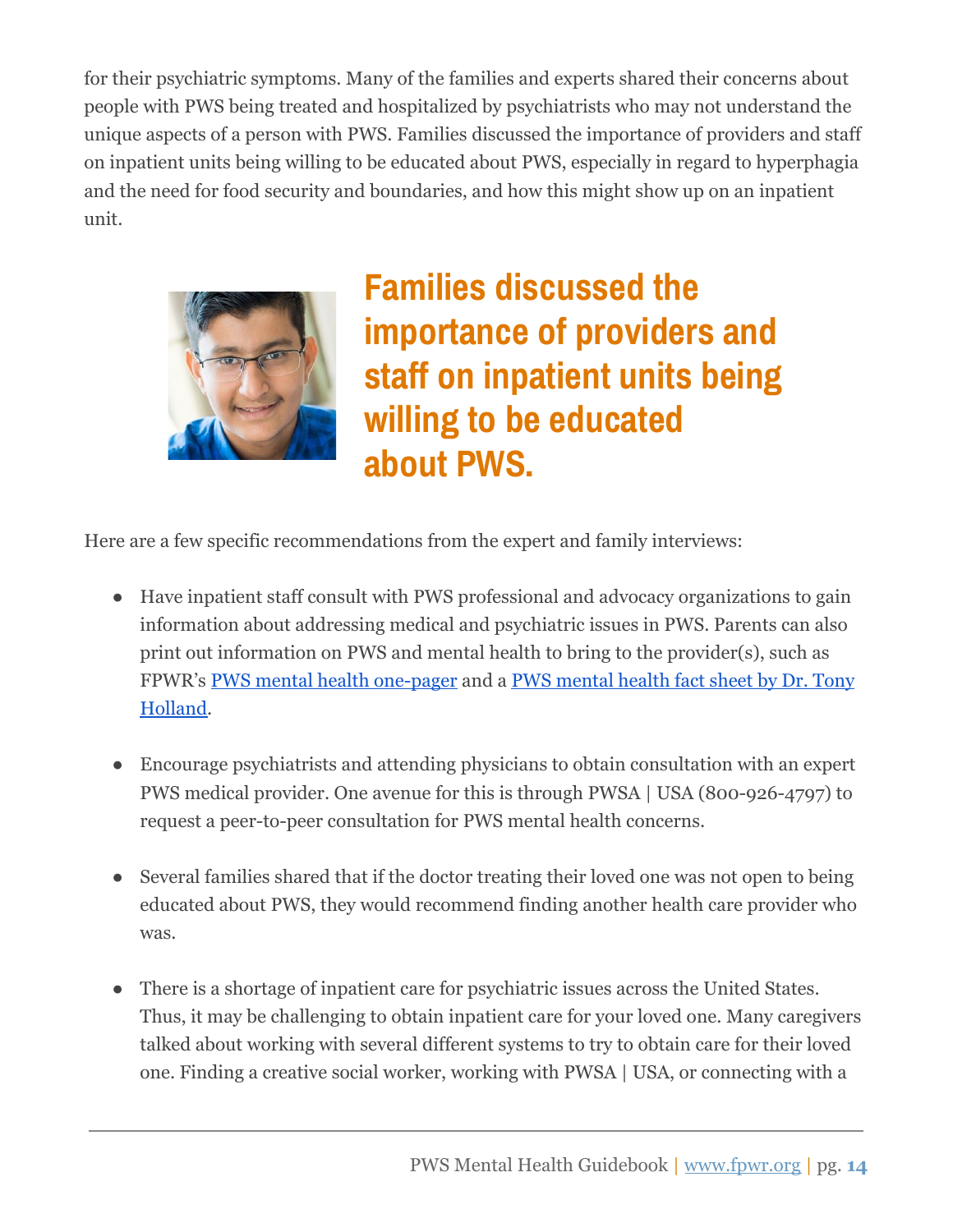respected mental health clinic or provider in your community can be helpful in terms of finding available resources.

➜ *Many families stated, "just keep trying until you find the right person and place for your loved one to get treatment."*

### <span id="page-15-0"></span>**The use of medications to treat mental health challenges in PWS**

The caregivers interviewed for the study tended to be very positive about the use of medications to help their loved one struggling with mental health issues. This was especially true if their loved one had experienced signs of serious mental illness, such as hearing voices or having symptoms consistent with bipolar/mania disorder (e.g., pressured or confusing speech, high levels of agitation, sleeping or eating significantly less).

**One caregiver said:** *"Don't be afraid to try medication. They may have to try a few different ones before you find the right one. But honestly, it really can improve their quality of life a lot and yours. "*

**Experts said:** *"if there are serious psychiatric symptoms (hallucinations, mania), don't wait too long to try medications."*

Both caregivers and experts interviewed emphasized the importance of having a psychiatrist, not a general medical provider, evaluate and prescribe medication for your loved one (if needed). Several experts stated that they really needed to have a psychiatrist to understand the ways psychiatric medications work and how they might interact with other medications and other aspects unique to PWS.

It was strongly recommended by all of the PWS mental health experts who were interviewed to "**start low and go slow**" when starting or changing any psychiatric medication. Some experts stated that even subclinical doses can be helpful, especially in younger people with PWS, and that psychiatric symptoms in PWS respond well to treatment with medications, but often at lower doses than what might be used in the general population. Several of the experts expressed concern about the number of psychiatric medications individuals with PWS are taking, also known as "polypharmacy." Particular concerns were shared regarding the increased risk of negative drug interactions and adverse effects when individuals take multiple psychiatric medications. They encourage families to discuss any concerns in this area with their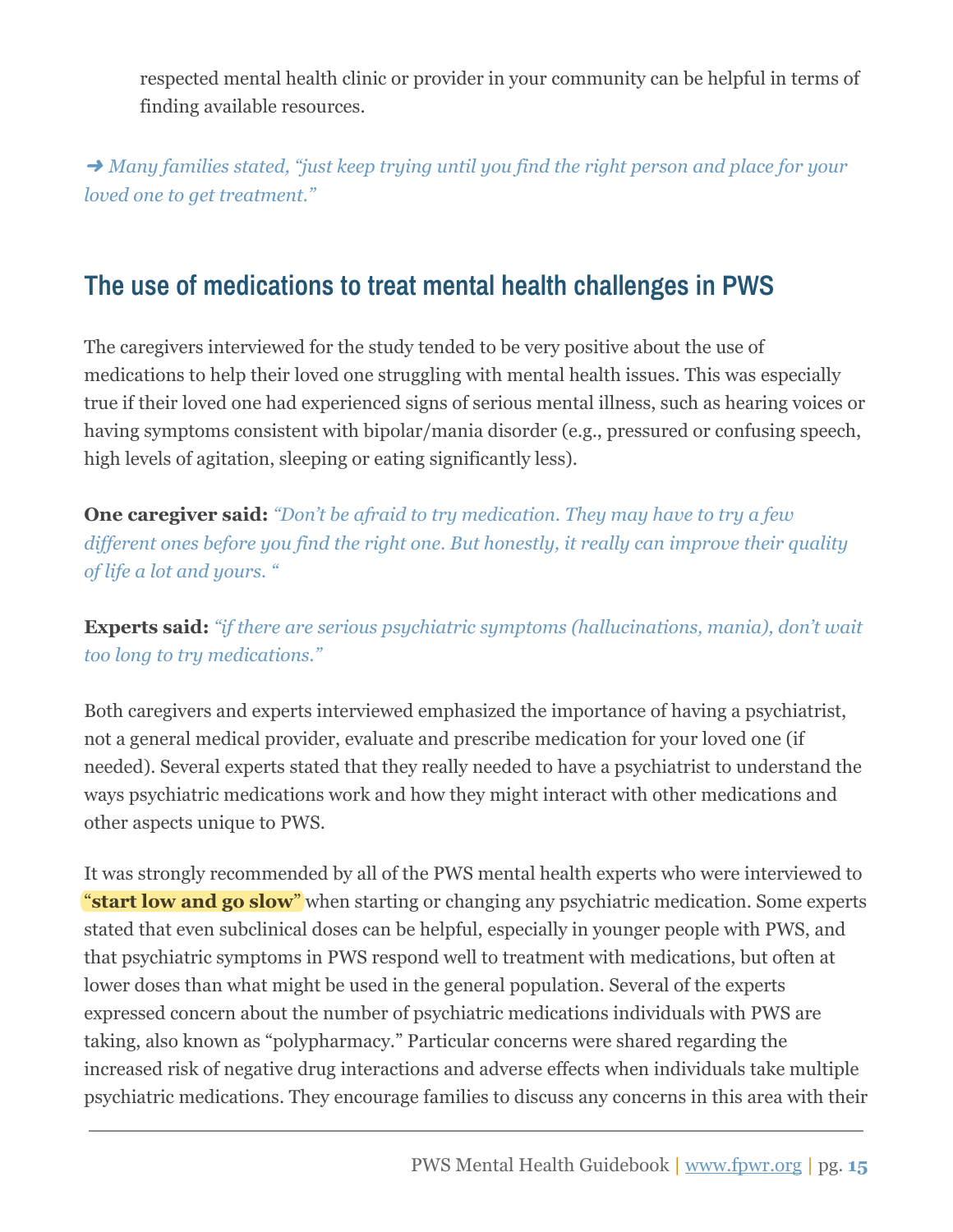loved one's health care provider. The types of medications caregivers reported their loved ones were taking for mental health issues are listed in Table 6. Note that many were taking more than one medication, and a few of the medications that were helpful for some of the individuals with PWS caused significant and difficult adverse effects for others and had to be discontinued.

During the interviews, caregivers were asked to rate the "helpfulness of medications" for their loved one with PWS on a scale of 0 to 10. The results indicated that overall, most caregivers found medications to be very helpful for their loved one, with the mean (average) rating being an 8 (see Table 6).



**Overall, most caregivers found medications to be very helpful for their loved one.**

#### **Table 6 – PWS Psychiatric Medications**

| Reported PWS psychiatric medications (N=15 participants)<br>(Note: Many were taking more than one medication) |                |  |
|---------------------------------------------------------------------------------------------------------------|----------------|--|
| Mood                                                                                                          |                |  |
| Selective serotonin reuptake inhibitor (SSRI) (e.g., Celexa,<br>Lexapro)                                      | 5              |  |
| Wellbutrin                                                                                                    | $\mathbf{1}$   |  |
| <b>Buspar</b>                                                                                                 | 1              |  |
| Antipsychotics                                                                                                |                |  |
| Risperdal                                                                                                     | 8              |  |
| Seroquel XR*                                                                                                  | $\mathbf{1}$   |  |
| Aripiprazole*                                                                                                 | $\overline{4}$ |  |
| Mood stabilizers                                                                                              |                |  |
| Lithium                                                                                                       | 4              |  |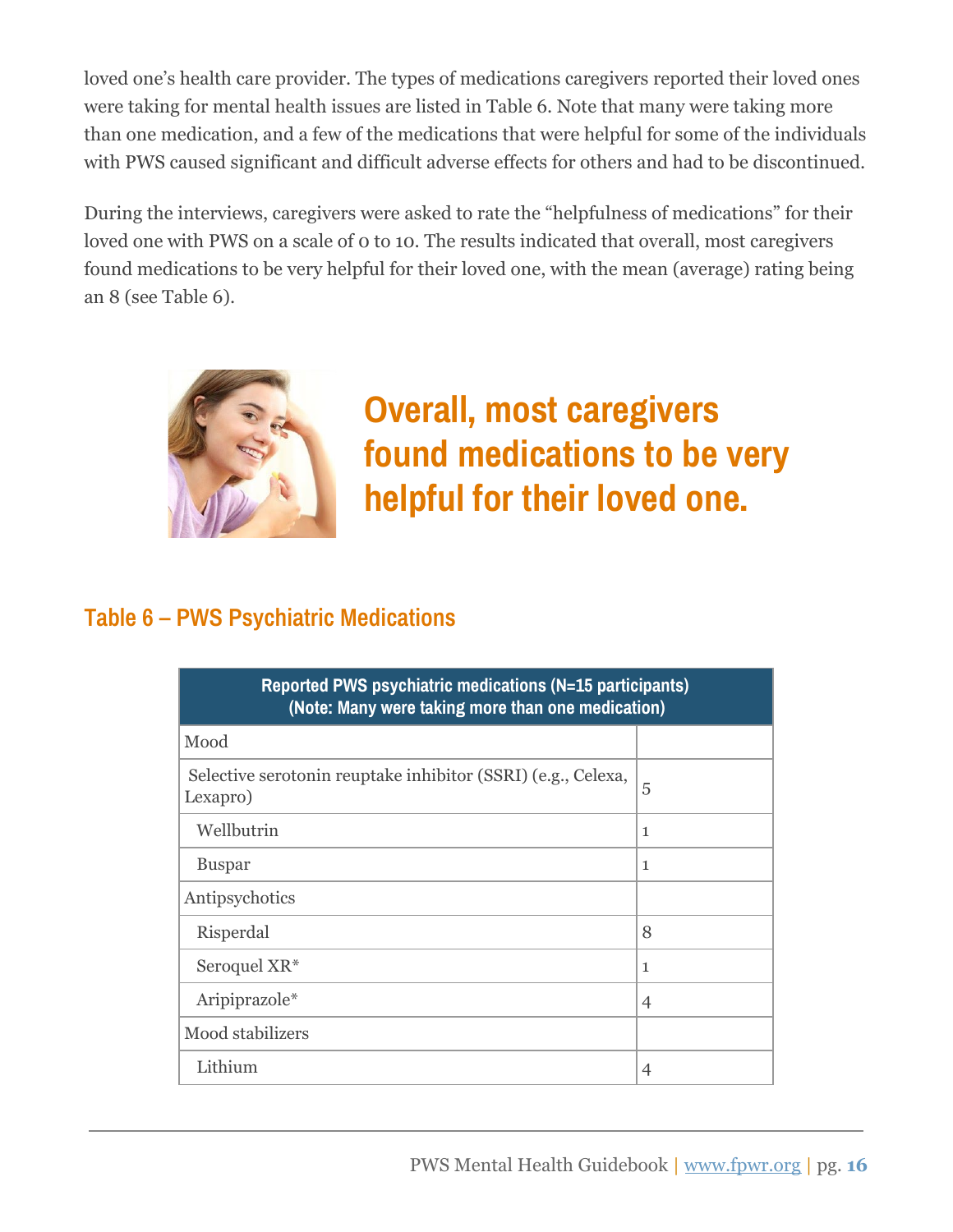| Depakote                                                                     | $\mathbf{1}$   |
|------------------------------------------------------------------------------|----------------|
| Topamax                                                                      | 1              |
| Naltrexone                                                                   | 3              |
| Beta blocker (e.g., Metoprolol)                                              | 1              |
| Gabapentin (for anxiety)                                                     | $\overline{2}$ |
| Guanfacine                                                                   | 3              |
| Sedative (Clonazepam)                                                        | $\overline{2}$ |
| Cannabidiol (CBD) oil                                                        | $\overline{2}$ |
| Rescue medications (used as needed in a flare-up or<br>mental health crisis) |                |
| Sedatives (Ativan, Valium/Xanax)                                             | $\overline{4}$ |
| Increased "rescue dose" of Risperdal                                         | $\overline{2}$ |
|                                                                              |                |
| Helpfulness of medication (0-10 scale), mean (SD)                            | 8(1.31)        |

\*These medications, although very helpful for some, were mentioned in the interviews as having caused difficult adverse effects for several individuals with PWS, particularly agitation or increased anger.

### **Pharmacogenomics and PWS medications**

In the last decade, some direct-to-consumer tests have appeared on the market that claim to be able to help select psychiatric medications for your loved one. The PWS experts were asked about the usefulness of this approach. It was felt by the group that this might be useful but many of these tests tend to overpromise. Some of the experts felt that information gleaned from these tests, when used in a clinical setting, could be helpful in some cases when the person has tried several different medications that have not been effective or when the person is not responding to the typical treatment approaches. However, other health care providers felt that the tests do not at this time offer clinically significant information. All agreed, however, that trying these tests at home was less useful than was using them in collaboration with a trained medical provider.

#### **Caregivers said:**

*"[name] was in the hospital several times for different psych symptoms as a teenager. [name] was on medications, which were helpful for a while. Then we tapered down the medications,*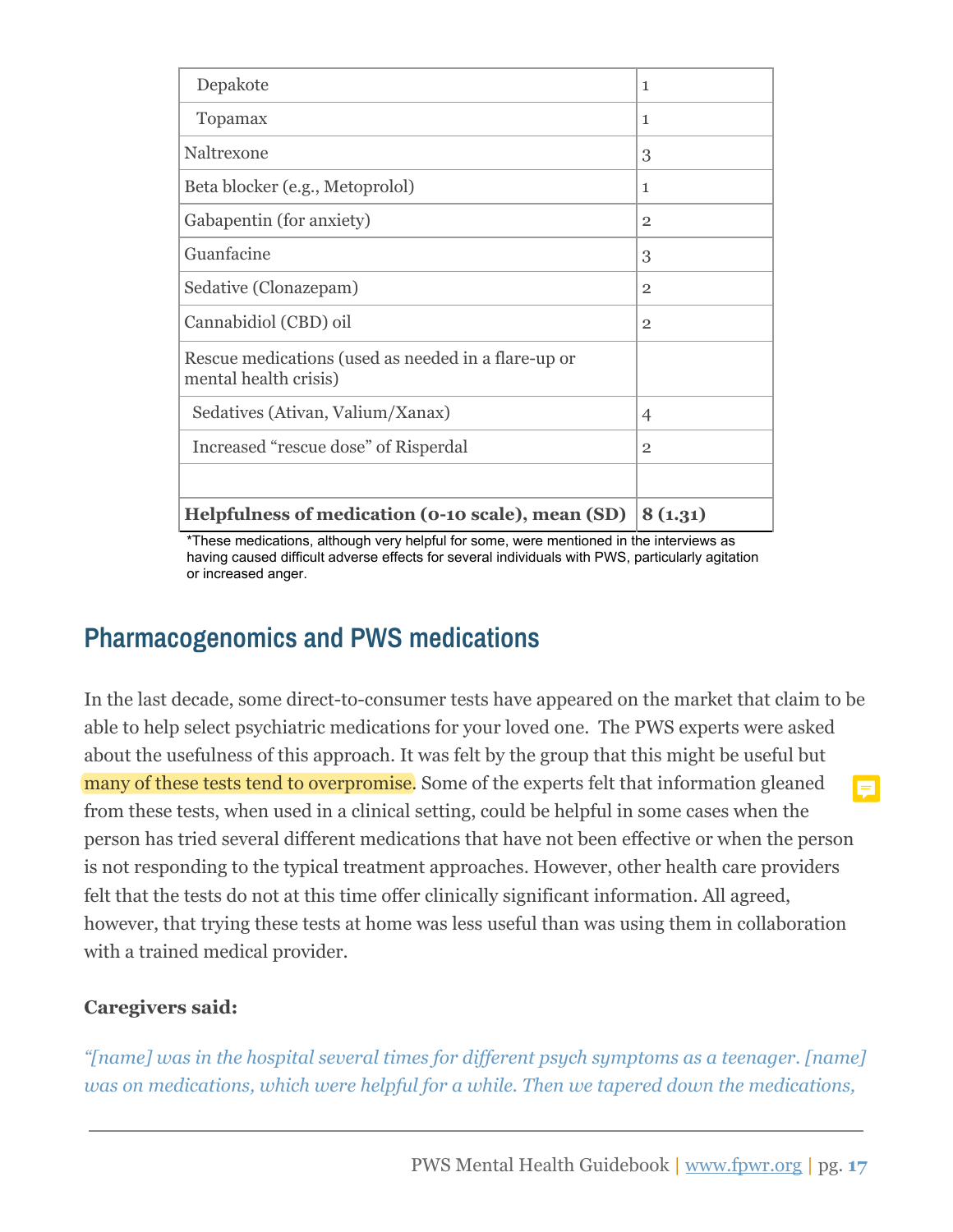*and nothing ever happened again until several years later when [name] was 18 or 19, and now we still battle it at times, but we know how to deal with it, with the medications. And we now have the medications at home, so we don't have to go in for them. That has been really helpful. We also decrease all stimulation and activity for a while, too. And since doing this, we've never had another full-blown psychosis and no trips to the ER. As an adult, [name]'s now on daily medication, which really helps. I can tell if [name]'s not taking the medication from the way he's acting, pretty much immediately, and we can stop it with getting [name] back on the meds."*

*"As a young teen [name] started having manic-type symptoms, agitation, not sleeping, and talking A LOT. We tried several different medications, til we found the right one. The doctors now also have me give Ativan for a few days if we see a flare-up coming, and it takes away the manic situation. It does knock [name] out for a time, but this medication seems to get [name]'s brain back to reset and calm. We give a very low dose for about 3 to 5 days, and it can bring [name] out of it without going into the big full-blown psychosis. I've done it three times since then, and [name]'s never been back to the hospital."*

#### <span id="page-18-0"></span>**Non-medication approaches to mental health challenges**

**Psychotherapy:** Caregivers and mental health experts were asked about other approaches to assist with mental health challenges in PWS. Psychotherapy was mentioned as being helpful for many individuals with PWS, but with some caveats and guidelines. A personal connection and good rapport with the therapist were listed as key factors for success in therapy for a person with PWS. Caregivers mentioned that therapists who had experience working with individuals with intellectual disability and cognitive differences were also crucial. Key personality characteristics for the therapist working with the person with PWS, according to caregivers, were the ability to be "structured but flexible" and not rigid or likely to get into power struggles with the person with PWS. Finally, caregivers mentioned that it was very helpful for their loved one to work with a therapist who genuinely seemed to like and appreciate all the great aspects of that loved one's personality.

Ę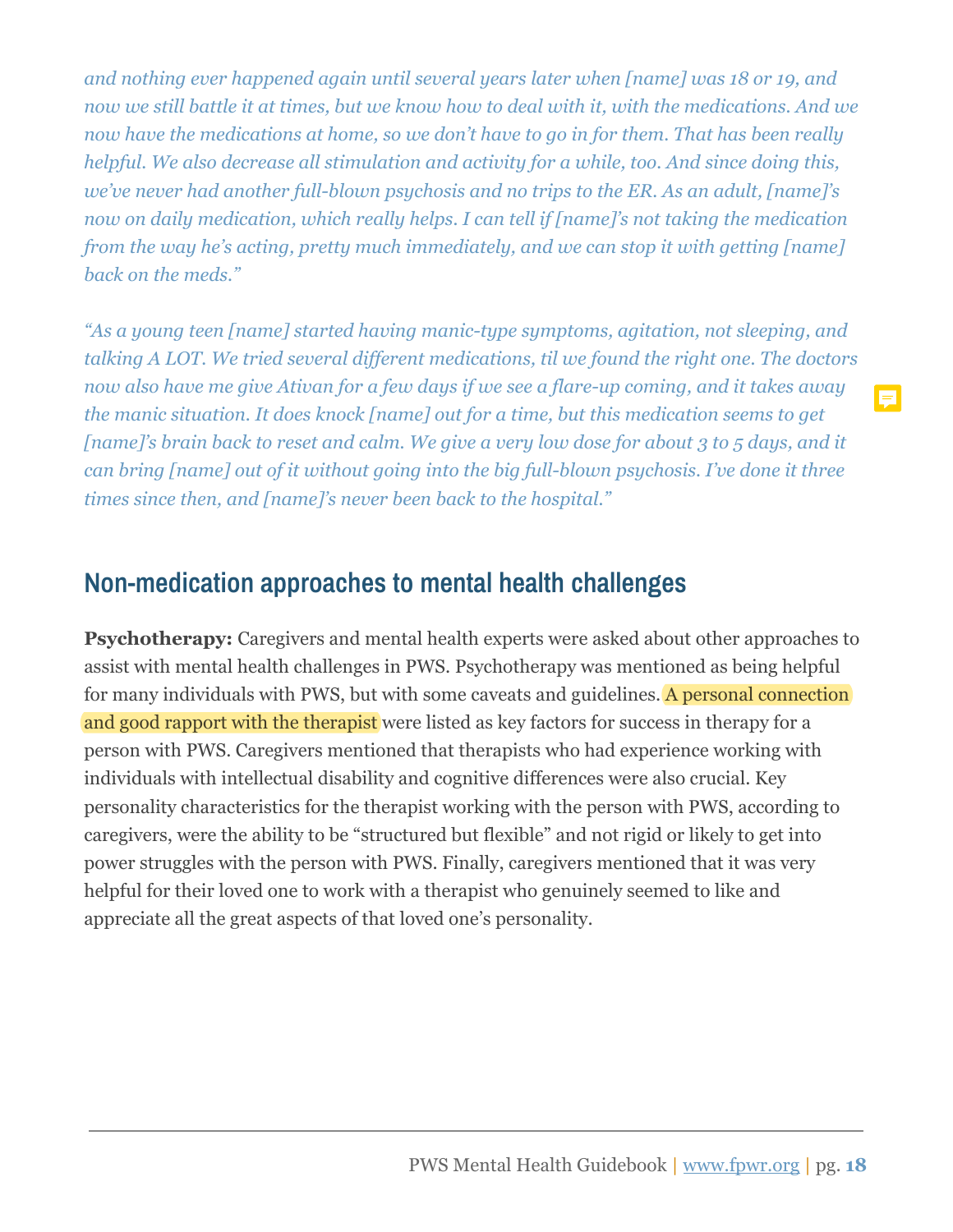### **Caregivers mentioned that it was very helpful for their loved one to work with a therapist who genuinely seemed to like and appreciate all the great aspects of that loved one's personality.**

Current evidence-based psychotherapies, such as cognitive behavioral therapy (CBT) or dialectical behavior therapy (DBT), can be used with people with PWS, but the success of such treatments depends on the person with PWS being able to have good abstract thinking abilities and a willingness to practice the skills taught in therapy between sessions. Unfortunately, caregivers and experts reported that most people with PWS had difficulty with these approaches and were not successful. However, they reported that many people with PWS did benefit from supportive, problem-solving psychotherapies as a place to process their emotions and stress with someone other than a parent/caregiver. Additionally, in this type of therapy, it may be possible for the person with PWS to work with the therapist on problem-solving strategies and to learn some concrete coping strategies, such as breathing, relaxation techniques, and journaling to help manage their emotions and stress. Some families also found that mindfulness apps (such as Headspace and Calm), particularly those with kid-friendly meditations or guided imagery, could be very helpful for the person with PWS. However, caregiver cueing was almost always needed to help the person with PWS use these coping strategies in their daily lives.

Highlights from responses on non-medication approaches to mental health challenges include:

- Finding the right therapist and personality match is critical.
- People with PWS can benefit from supportive, problem-solving psychotherapies as a place to process their emotions.
- People with PWS can benefit from learning brief relaxation or mindfulness strategies, such as belly breathing or using easy mindfulness apps online.
- Caregivers themselves benefit from mindfulness and stress management strategies. This can also have a positive impact on their loved one and may help in teaching concrete coping steps to their loved one with PWS if they themselves are using these strategies.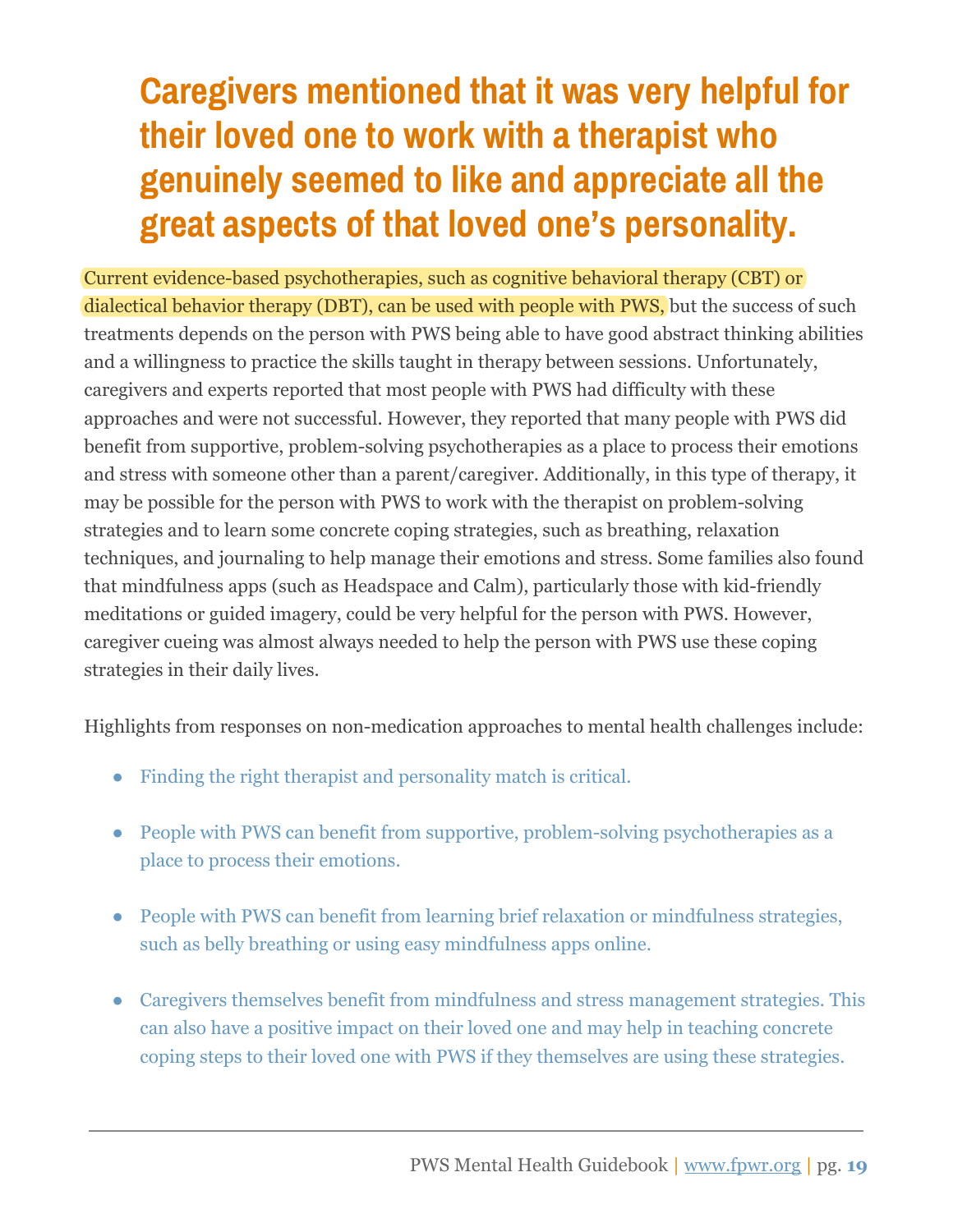**Environmental Interventions:** Many of the mental health experts stated that it is useful to look at potential environmental contributors to mental health and behavior struggles. Sometimes, modifying the environment can help decrease behavioral and mental health symptoms. This was suggested as an early first step in trying to address behavioral challenges in your loved one with PWS. The benefits of this were also echoed by many of the caregivers.

Figuring out ways to make home, school, and/or work less stressful for the person with PWS is a good starting point. Interviewees recognized that this might be challenging to do, but they felt it was important to carefully review potential sources of stress, keeping in mind that these may include things that would not necessarily stress a person without PWS. It was also pointed out in the interviews that for many people with PWS, once they start experiencing mental health challenges, certain environments that were previously manageable became too agitating or stimulating, and changes needed to be made. Parents suggested that trying to create regular routines at home and school that can bring comfort and predictability and decrease stimulation were helpful. Sometimes, these changes were needed temporarily, and sometimes, longer-term modifications were required to maintain mental wellness. Parents and experts noted the value of trying to be very consistent with sleep and rest patterns for the person with PWS and decreasing school demands and social activities until mood/behavior seemed to stabilize.



**Try to be consistent with sleep and rest patterns and decrease school demands and social activities until mood/behavior seems to stabilize.**

Highlights from responses on environmental interventions include:

- Escalation of behavior problems and mental health issues may be an indication of an environment that has become too stressful.
- Making short-term compromises or sometimes longer-term changes, e.g., lowering school or work expectations, may be needed for long-term mental wellness.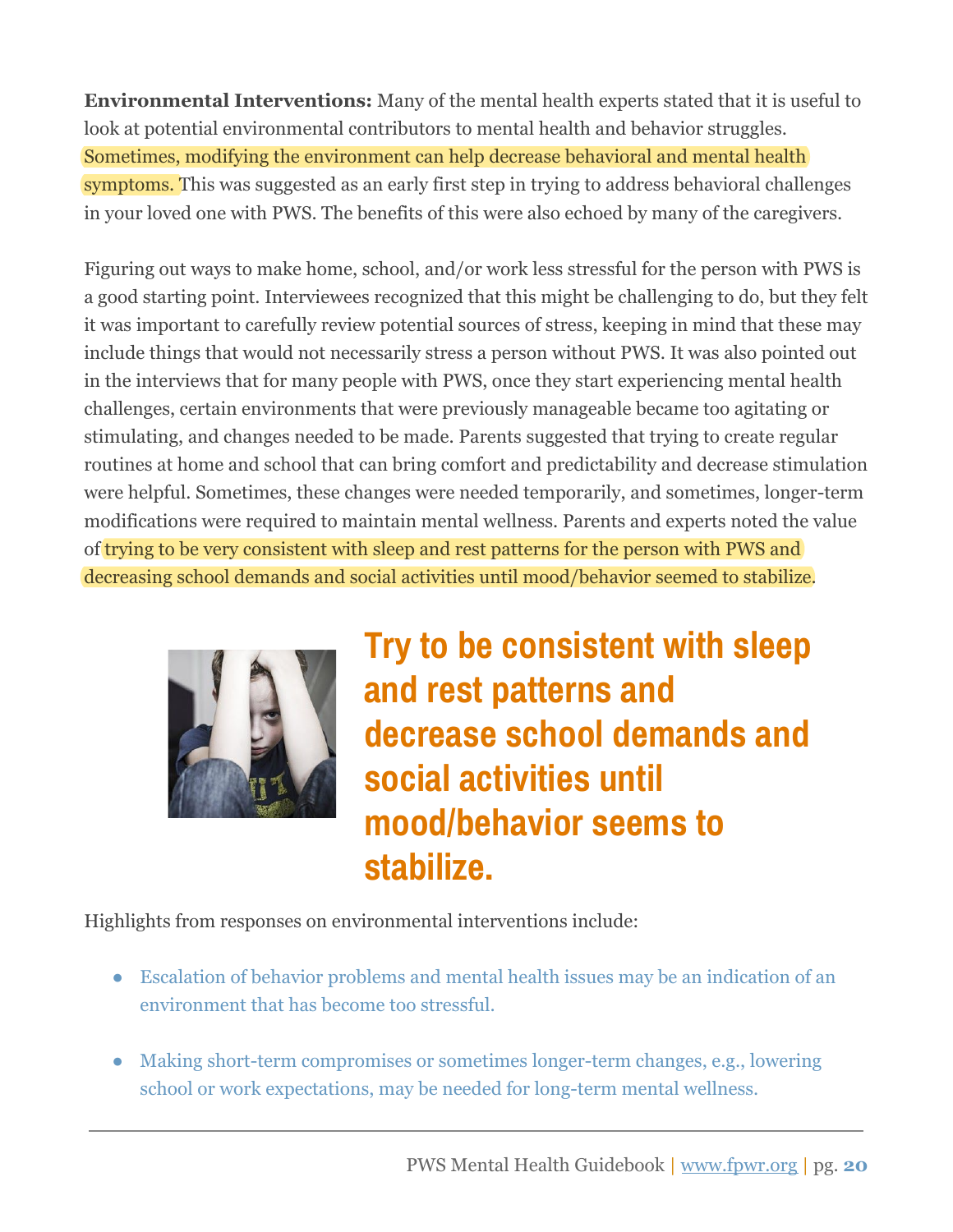**One caregiver said:** *"He had been doing really well in school, so we just expected that would continue. But high school was very difficult, and the stress of trying to keep up was too much. We started to see more and more mental health symptoms. I finally realized that I needed to lower my expectations and prioritize changes that would reduce his stress if we were going to make it through."*

Finally, the majority of the caregivers and the experts highlighted the importance of having very consistent food security during times of mental health and behavioral challenges. However, one expert also mentioned that this was not the time to start a strict new diet or routine because it could be too stressful during a vulnerable time. The suggestions from the experts were to "tighten up" on existing routines and increase security around food. This can help people with PWS feel safer and less anxious with food being secured and having consistent routines and schedules for meals.

During the interviews, many comments and stories were shared by PWS caregivers and the mental health experts about how food security and mental health issues overlapped. Following are a few examples:

#### **Caregivers said:**

*"I wanted to teach [name] self-control. I had to realize this was not possible and likely causing more stress. [name] is calmer now with food locked up, and it does reduce the anxiety. We found that when anxiety and aggression were worse, that usually meant food security was lacking in some area like school."*

*"[name] was doing so well; we were slow to recognize the stress it (lack of food security) was causing. [name] has an IQ on the higher end for PWS, so I thought we could teach [name] to manage the food, but I came to realize that even if your child with PWS is doing well, they need those boundaries around food."*

*"I was really trying to help [name] mature, so I was giving her some freedom. We weren't locking up food because it felt like [name] would never learn to be independent if we did that. [name] is so smart. But this actually was creating so much frustration, and that stress was contributing to her mental health and anger problems. I learned that lesson the hard way."*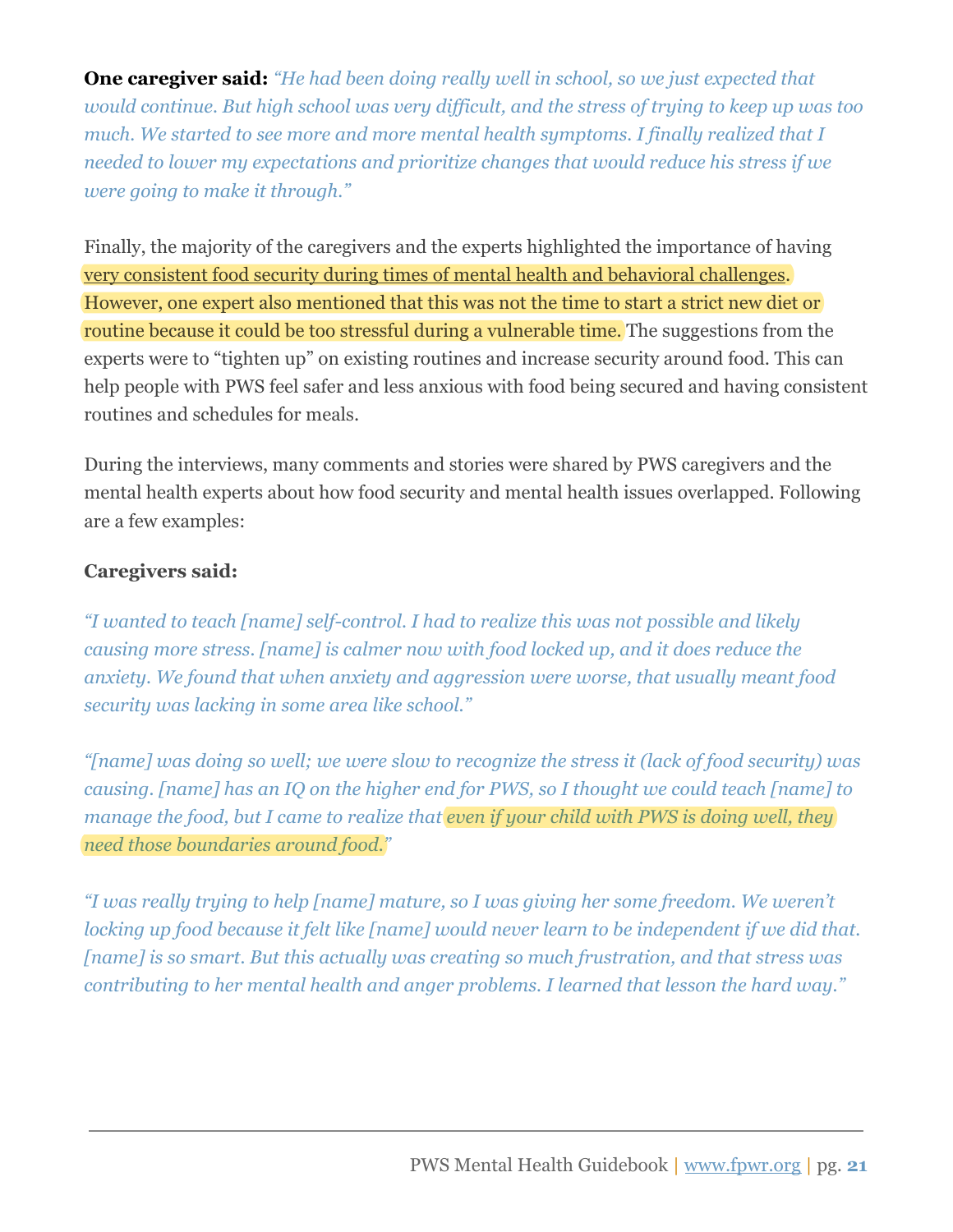#### **Mental health experts said:**

*"Not locking up food for some kids makes anxiety at intolerable levels, especially if they are vulnerable; this can trigger a mental health crisis."*

*"The person with PWS often wants the greater food security even if they can't articulate it. It often helps them to feel calmer; they can be silently suffering with the food calling to them."*

**Other non-medication strategies:** Other non-medication approaches that were reported to be helpful by PWS caregivers were using weighted blankets (this was mentioned a lot!), engaging in hippotherapy (specialized horseback riding) or other sensory-calming activities, and the use of scripted relaxation recordings (try Calm or Headspace apps with kid-friendly recordings).

Some parents found supplements to be helpful for their loved one in terms of decreasing stress or anxiety. Two caregivers reported that they thought CBD was helpful. However, it was strongly recommended by parents and mental health experts that the use of any supplement, including CBD, should be discussed with health care providers because there can be adverse interactions with other medications and potential serious toxicity issues if not closely monitored.

### <span id="page-22-0"></span>**Final thoughts for parents and families**

At the end of the interviews, the PWS caregivers were asked about the most important things they thought parents can do to support their child through a mental health crisis, as well as about things they wish they had known before going through this. Here are some of their thoughts about this:

*"Reach out early and get support if you have any concerns, don't wait or think it's just a phase. Catching it early can make it easier to treat and easier for them to come back to their normal self. Don't be afraid to just say to their doctor "I'm seeing this …. It might be nothing, but ..."*

*"I think it is really important for parents to be a team; when you are going through something this stressful, you need someone to partner with you to manage these issues even for your own mental health. If this isn't the other parent, then find a friend or other PWS*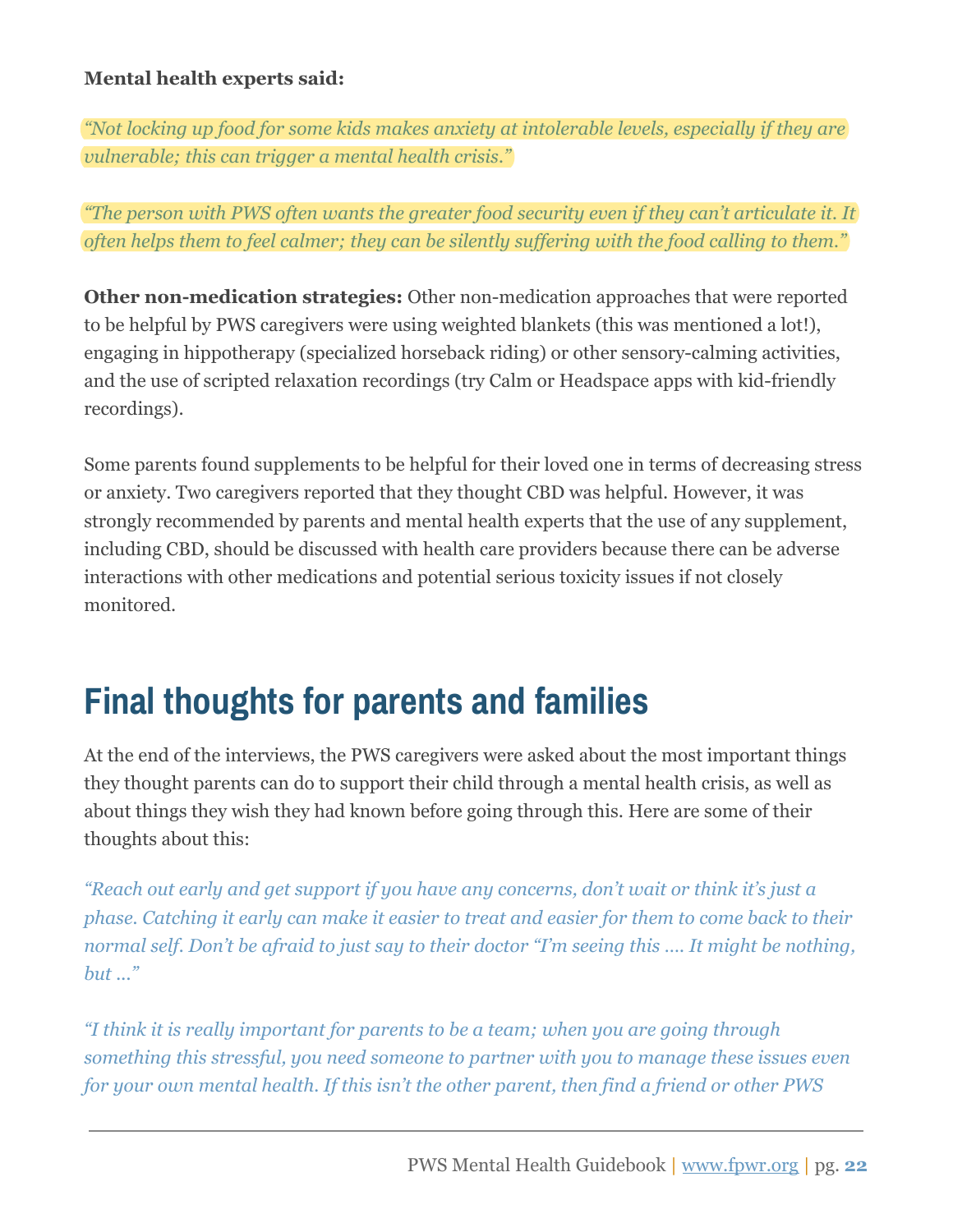*parent who can be your 'partner' to help you think through things, make decisions, bounce ideas off, and listen to you vent. This can really really help."*

*"I think remembering that it is temporary. One of the hardest things for a parent is to watch their child go through something like this, because there is a fear that this is the new normal. It took a few years to get it all sorted through, but it was worth it. At 23 years old, we have the right medication, good support, and a stable living situation for [name]. His mental health is really good. Please make sure you tell the other parents they do come back to you, that sweet kid is in there."*

*"A doctor who knows PWS told me about the whole hypothalamus thing in PWS and how it's involved in regulation of emotions. She explained that our kiddos do not have that regulation, so that when they get upset they just go from 0 to 100. So now, I remind myself that my child's brain works in this way, it's not their fault, it's how they were made, you know. Learning that was like a golden nugget of understanding for me. That doesn't mean I am not going to give consequences and work with my kid to help with their behaviors, but I can better understand that they are trying their best and they have a lot working against them. "*

### <span id="page-23-0"></span>**PWS MENTAL HEALTH GLOSSARY**

<span id="page-23-1"></span>1. **PWS genetic subtypes** – There are 3 main genetic causes of PWS:

- Deletion Deletion of the PWS region on chromosome 15 inherited from the father (paternal deletion type). This accounts for approximately 60%–70% of PWS cases.
- $\bullet$  Maternal uniparental disomy (mUPD) Occurs when there are 2 copies of chromosome 15 inherited from the mother (maternal 15s) but none from the father. This accounts for approximately 25%–35% of cases.
- Imprinting defect  $(ID)$  This rare genetic form of PWS is the result of a problem in the "imprinting region" of chromosome 15. It accounts for approximately 3% of cases.

<span id="page-23-2"></span>2. **Psychosis** – abnormal mental beliefs and perceptual experiences. This includes delusional ideas (fixed false beliefs), such as someone or something is going to harm or influence the person; or hallucinations, such as hearing voices or seeing objects or people who are not there. These perceptual experiences are very real to the person experiencing them and often are frightening.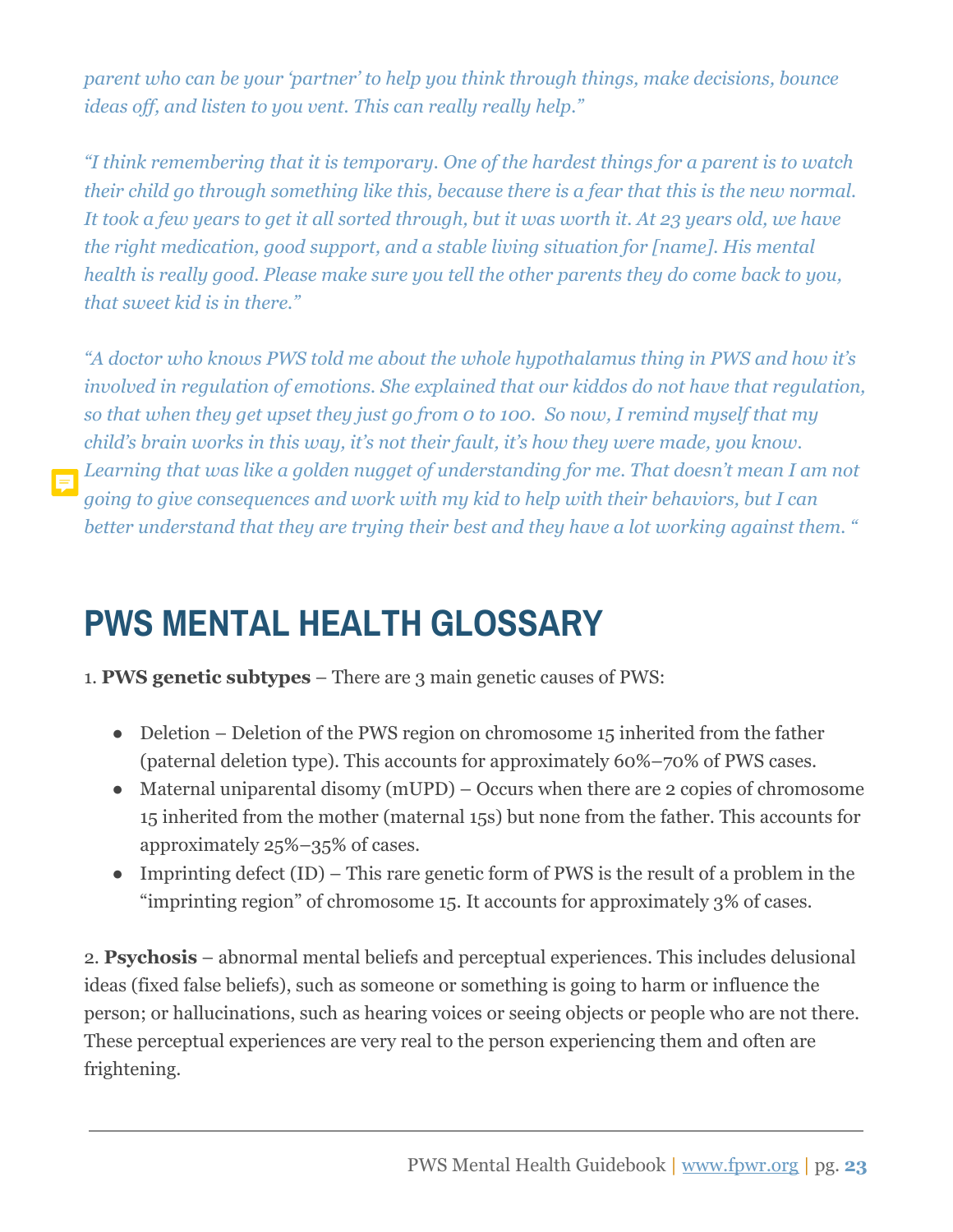<span id="page-24-2"></span>3. **Mania or manic phase** – characterized by increased activity and energy, decreased need for sleep, excessive talking with a tendency to move from one topic to another, "pressured speech," and/or disorganized or incoherent speech. In severe cases, hospitalization and medication are usually required because the person's thinking and judgment become seriously impaired.

<span id="page-24-1"></span>4. **Clinical depression** – characterized by at least 2 weeks of being sad, sometimes tearful or irritable at least half the time. People will have a significant loss of interest in things they used to enjoy. There may be a change in sleep pattern or in levels of energy and activity, or a loss of self-esteem, and the person may talk about feeling worthless and/or hopeless.

5. **Psychotherapy** – a non-medication treatment of psychological disorders and stress by a trained mental health specialist. Some people think of it as a form of "talk medicine." Psychotherapy can be conducted by clinical psychologists, social workers, and licensed mental health counselors. Psychotherapists use a variety of psychological methods to address mental health issues.

6. **Cognitive behavioral therapy (CBT) and dialectical behavior therapy (DBT)** – two psychotherapy approaches that focus on modifying a person's negative patterns of thought about the self, others, and the world. These thoughts are examined and modified with the help of the therapist to alter the client's negative thoughts and behavior patterns. These evidence-based treatments can be used to treat various conditions, such as depression, anxiety, suicidal ideation, posttraumatic stress disorder (PTSD), and OCD. A therapist needs to be

### <span id="page-24-0"></span>**RESOURCES: FINDING A THERAPIST/PSYCHOLOGIST**

specifically trained in these techniques to administer the therapy effectively.

[American Psychological Association — Find A Psychologist Page](https://locator.apa.org/). Start by entering your zip code and the area of expertise in which you want the psychologist to be trained. Try picking some categories that can identify therapists with training and experience with special needs. For example, you could try "developmental or intellectual disability," "autism or ASD," or "anxiety."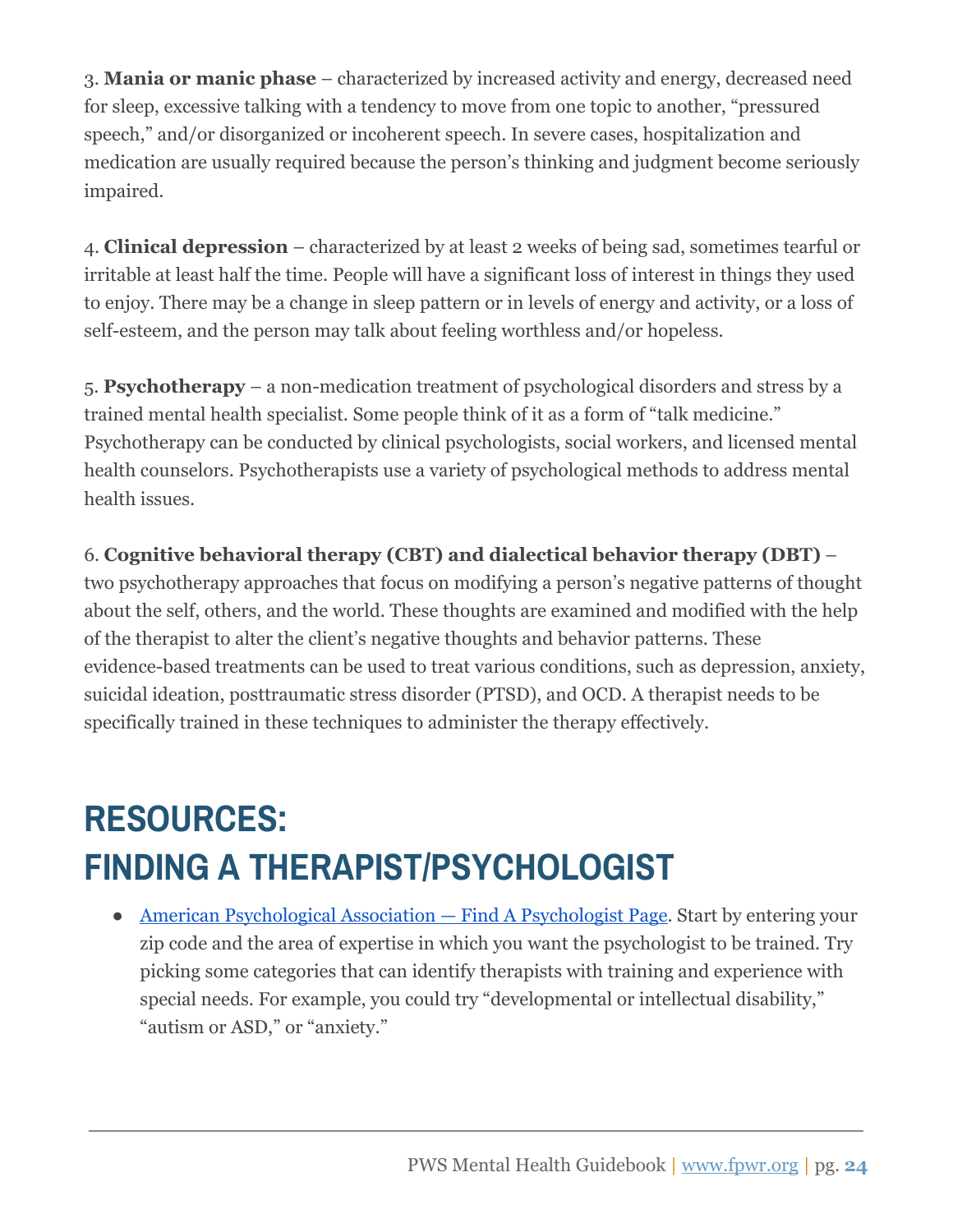- [Mental Health America Finding Therapy Page](https://www.mhanational.org/finding-therapy). This non-profit organization focuses on various aspects of mental health. The page can help you find a therapist and other mental health resources.
- [Web MD How to Find a Therapist Page](https://www.webmd.com/mental-health/features/how-to-find-therapist#1). This page offers good information about therapy in general, different therapy providers, and the difference between some therapy approaches. There is also guidance on how you might think about finding a therapist who can be a good match for your loved one.

### **RESOURCES: FOR MENTAL HEALTH PROVIDERS & PHYSICIANS**

- [Managing Prader-Willi Syndrome: A Primer for Psychiatrists](https://pittsburghpartnership.com/handouts/Pittsburgh%20Partnership%20Psychiatrists%20Primer%20for%20Care%20of%20PWS%20(2).pdf)
- [The Mental Health of People with Prader-Willi Syndrome with Specific Focus on Mood](https://www.ipwso.org/mental-health-in-pws) [Disorders and Psychotic Illness](https://www.ipwso.org/mental-health-in-pws)
- PWSA | USA Physician/Provider Peer Consultation Line: Your child's doctor or therapist can call PWSA | USA at 800-926-4797 and request a peer-to-peer consultation for PWS mental health concerns.

#### **Acknowledgements**

We are grateful to the Moriah Foundation for providing funding for this project.

We want to thank all the wonderful and dedicated PWS caregivers for agreeing to participate in this important study and sharing their deeply personal and difficult stories.

Thank you to the FPWR team for their helpful contributions, discussions, and edits: Susan Hedstrom, Theresa Strong, and Caroline Vrana-Diaz.

Finally, we greatly appreciate the community of PWS mental health experts (listed below) who were incredibly generous with their time giving interviews and providing feedback on the PWS Mental Health Guidebook.

PWS Mental Health Expert Contributors:

Laura Bennett Murphy, Ph.D. Division of Pediatric Psychiatry and Behavioral Health, University of Utah Utah PWS Clinic